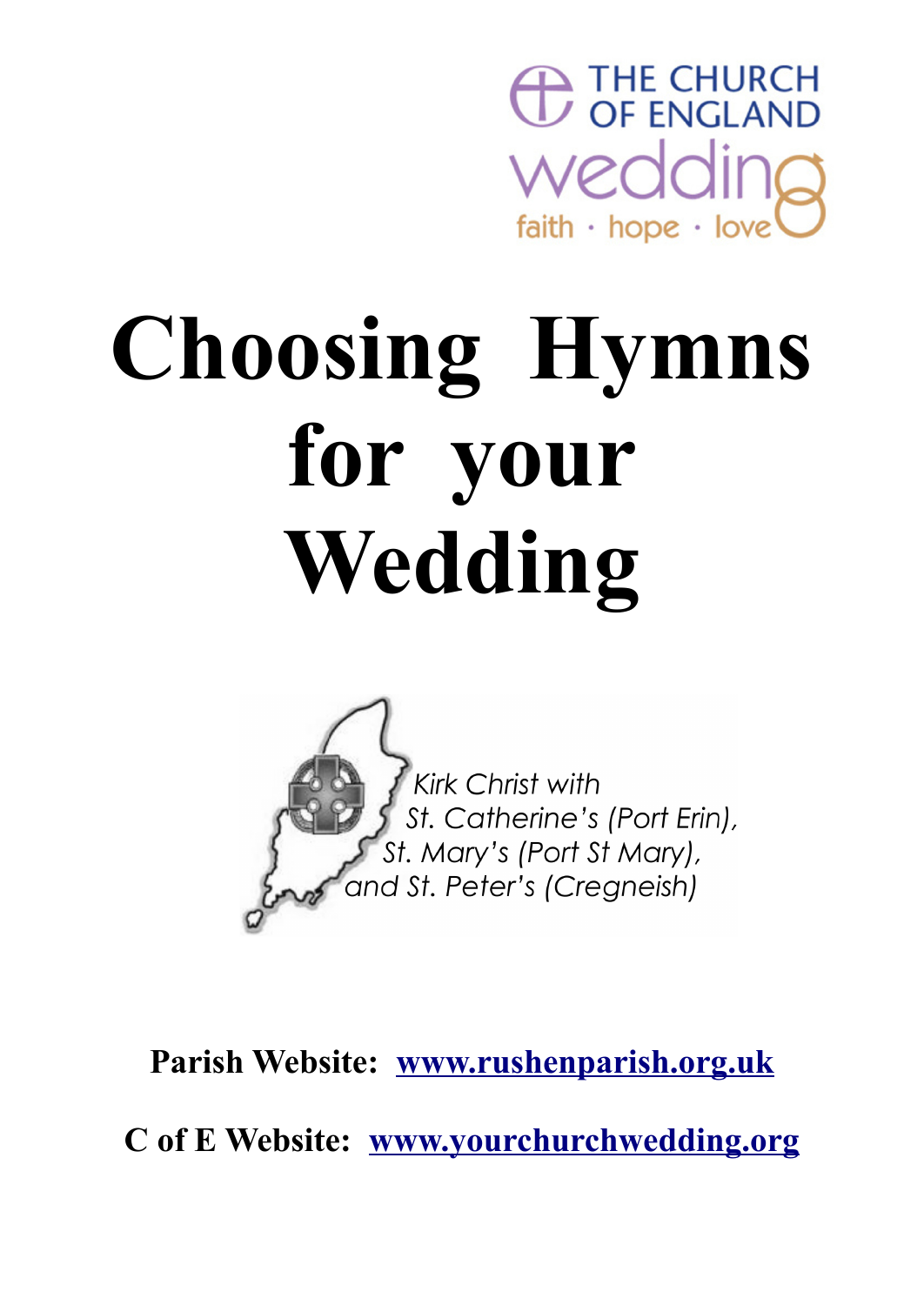#### **Things to consider …**

There are several opportunities for music during the service. You can choose two or three hymns. You also need to think about the music the bride will enter the church to, and the music to which the couple will leave the church as husband and wife. You may also like to choose some music to be played during the signing of the registers. It is important to consult with the minister and the organist before finalising the music.

It is important to choose hymns and songs which will be known by the majority of the congregation and are not too difficult to sing. You will feel uplifted and supported by a rousing hymn or two. It also makes sense to read through the words of the entire hymn to ensure that it is suitable for the occasion.

You will find it much easier to choose after you have attended Sunday worship at the church where you are to be married. This will give you a feel for the building, the capacity of the organ and the atmosphere of the place.

Many of these hymns can be listened to on the Church of England [website.](http://www.yourchurchwedding.org/)

Listed on the next page are hymns that are often sung at Weddings. This is by no means an exhaustive list. If you don't see a hymn listed don't think it can't be sung at your wedding. *Click on a hymn to be taken to the particular page.*

The modern and traditional versions of the Lord's Prayer are to be found at the end of this document.

#### **Key Contacts**

**Vicar** Rev. Joe Heaton Rushen Vicarage, Barracks Road, Port St. Mary, IM9 5LP 01624 832275 [rev.joeheaton@gmail.com](mailto:rev.joeheaton@gmail.com)

#### **Churchwarden**

Gerry Callister 07624 474924

#### **Parish Administrator**

Claire Jennings 01624 830850 [admin@rushenparish.org.uk](mailto:admin@rushenparish.org.uk) Office Hours: Tuesday (9.30 to 3.30) Friday (9.30 to 12.30)

**Organist** Michael Porter 01624 832 143 [mikeandgill@manx.net](mailto:mikeandgill@manx.net)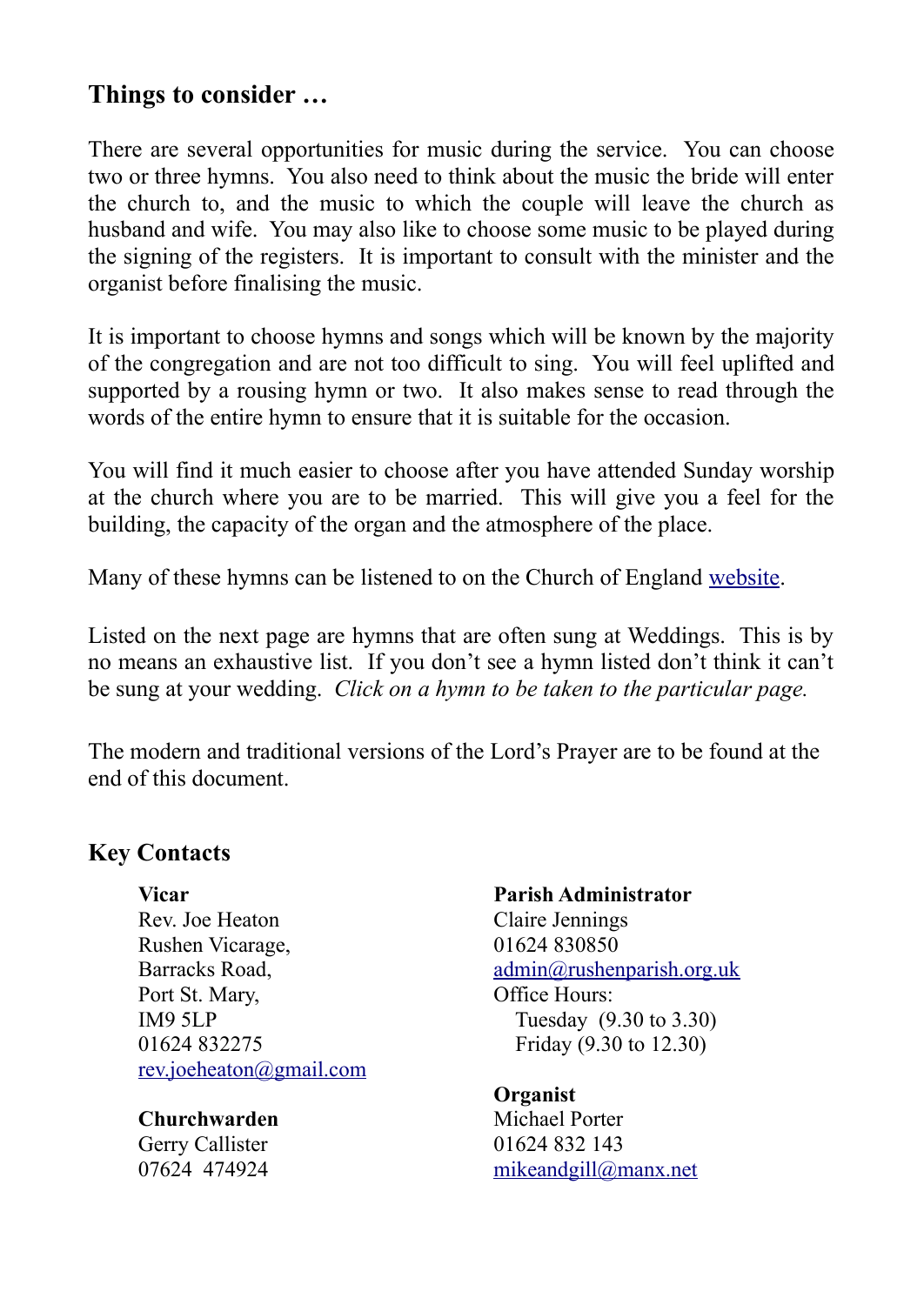# <span id="page-2-0"></span>List of Hymns ...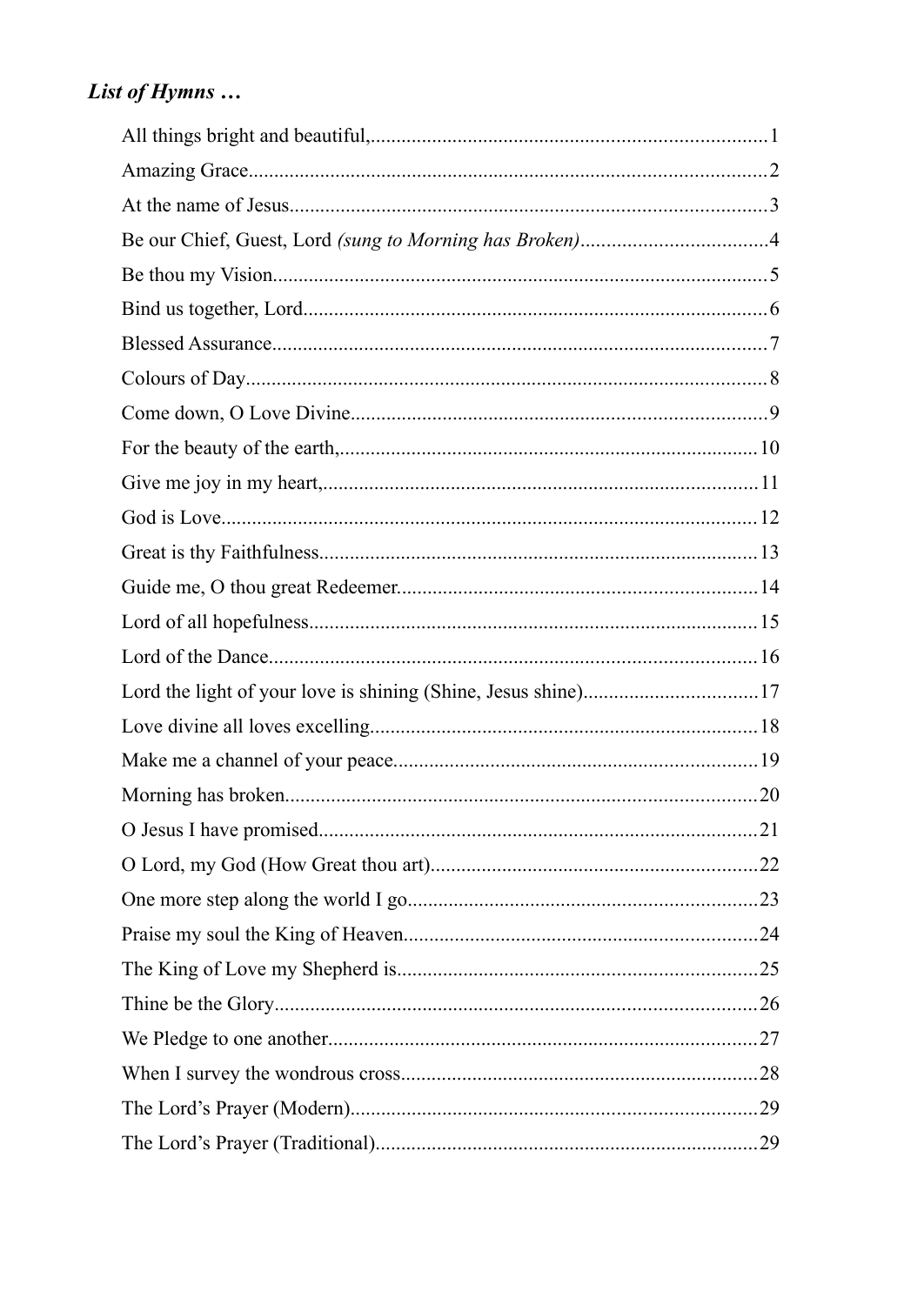

# <span id="page-3-0"></span>**1. All things bright and beautiful,**

*All things bright and beautiful, All creatures great and small, All things wise and wonderful, The Lord God made them all.*

Each little flower that opens, Each little bird that sings, He made their glowing colours, He made their tiny wings:

The purple-headed mountain, The river running by, The sunset, and the morning That brightens up the sky:

The cold wind in the winter, The pleasant summer sun, The ripe fruits in the garden, He made them every one:

The tall trees in the greenwood, The meadows where we play, The rushes by the water We gather every day:

He gave us eyes to see them, And lips that we might tell How great is God almighty, Who has made all things well:

> *Please consider omitting at least one verse (but not the last verse), otherwise the hymn is very long with effectively 11 verses.*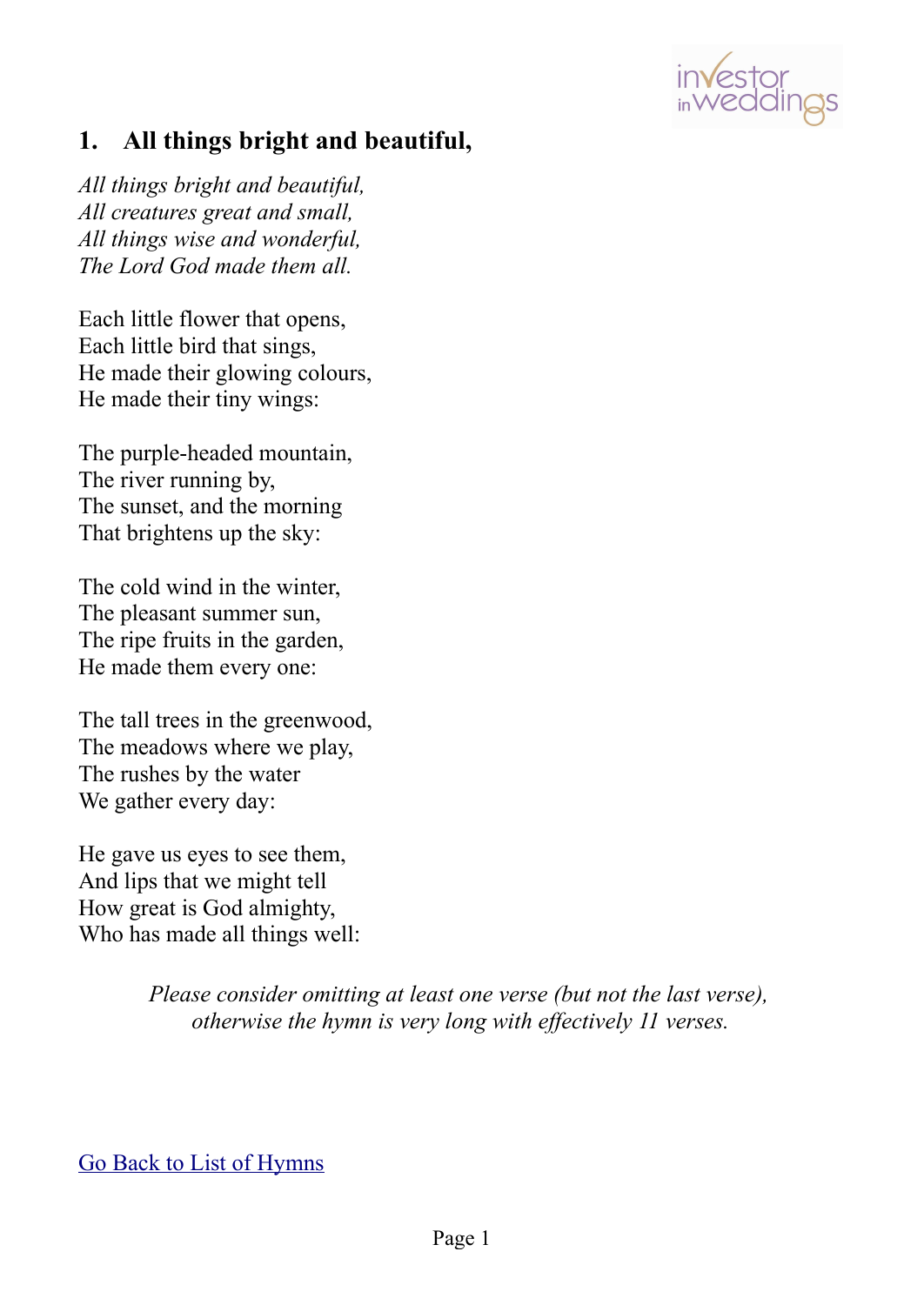

# <span id="page-4-0"></span>**2. Amazing Grace**

Amazing grace! How sweet the sound That saved a wretch like me! I once was lost, but now am found, Was blind, but now I see.

'Twas grace that taught my heart to fear, And grace my fears relieved; How precious did that grace appear The hour I first believed!

Through many dangers, toils and snares, I have already come; 'Tis grace that brought me safe thus far, And grace will lead me home.

The Lord has promised good to me, His word my hope secures; He will my shield and portion be As long as life endures.

The earth shall soon dissolve like snow, The sun forbear to shine; But God, who called me here below, Will be forever mine.

When we've been there a thousand years, Bright shining as the sun, We've no less days to sing God's praise Than when we'd first begun.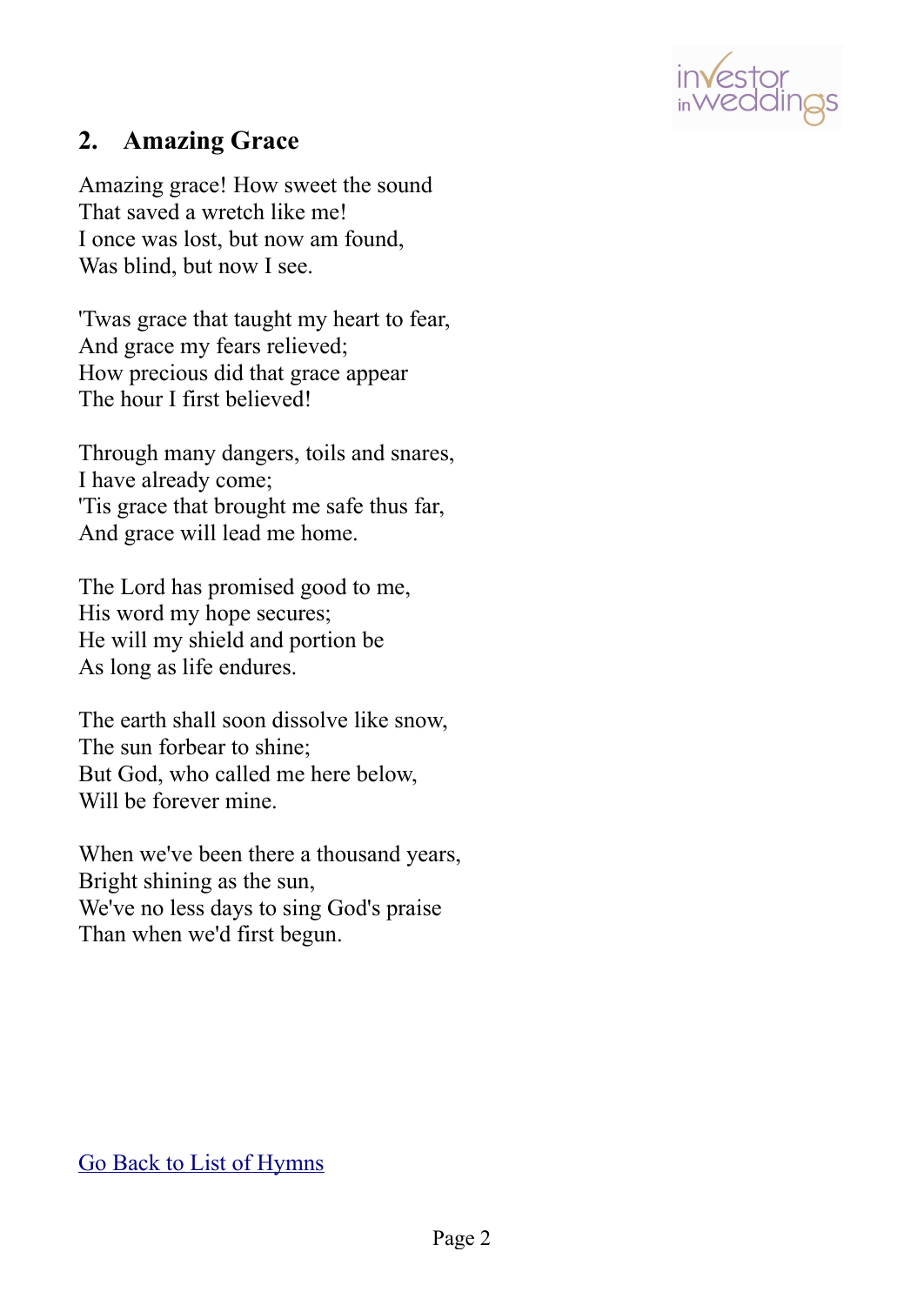

# <span id="page-5-0"></span>**3. At the name of Jesus**

At the name of Jesus, every knee shall bow, every tongue confess him King of glory now; 'tis the Father's pleasure we should call him Lord, who, from the beginning, was the mighty Word.

At his voice creation sprang at once to sight all the angels' faces, all the hosts of light, thrones and domination, stars upon their way, all the heavenly orders in their great array.

Humbled for a season, to receive a name from the lips of sinners unto whom he came, faithfully he bore it, spotless to the last, brought it back victorious when from death he passed.

Bore it up triumphant with its human light, through all ranks of creatures, to the central height, to the throne of Godhead, to the Father's breast; filled it with the glory of that perfect rest.

In your hearts enthrone him; there let him subdue all that is not holy, all that is not true; crown him as your captain in temptation's hour; let his will enfold you in its light and power.

Truly, this Lord Jesus shall return again, with his Father's glory, with his angel train; for all wreaths of empire meet upon his brow, and our hearts confess him King of glory now.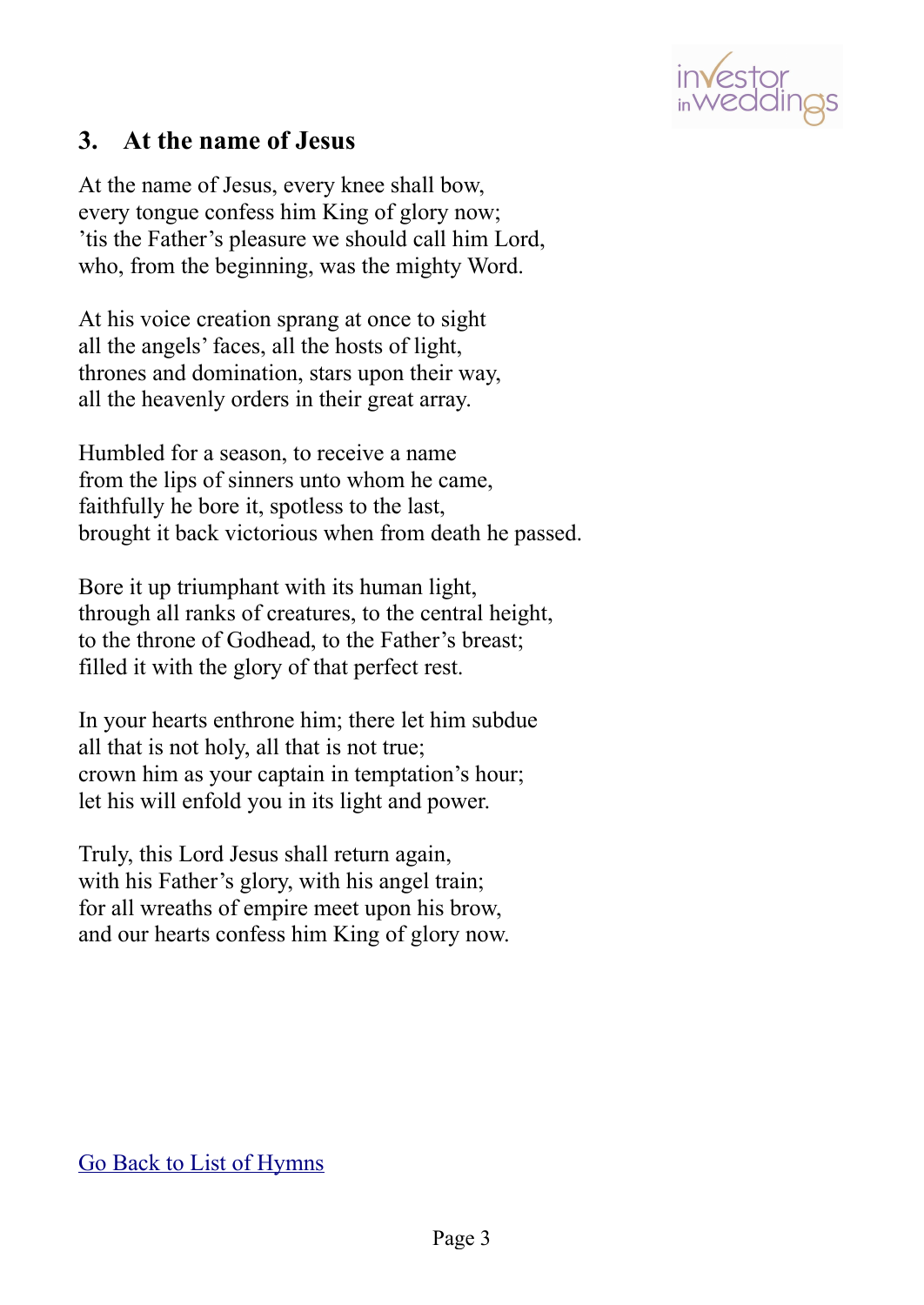

## <span id="page-6-0"></span>**4. Be our Chief, Guest, Lord** *(sung to Morning has Broken)*

Be our chief guest, Lord, Lord of all living, Lord of all loving, this wedding day: bind us together in your sure keeping, so we may never Wander away.

Bless all who 've brought us up from our childhood, caring, forgiving, through the long day: may the same spirit shine in our home, Lord, lighting our pathway, we humbly pray.

Bless all our friends, Lord, happy and true friends, laughing or crying, always the same: bright with this friendship, may our own home be ready to welcome all in your name.

Be our chief guest, Lord, Lord of all living, warm with compassion showing the way: keep us together in loving service, families and friends, Lord, this wedding day.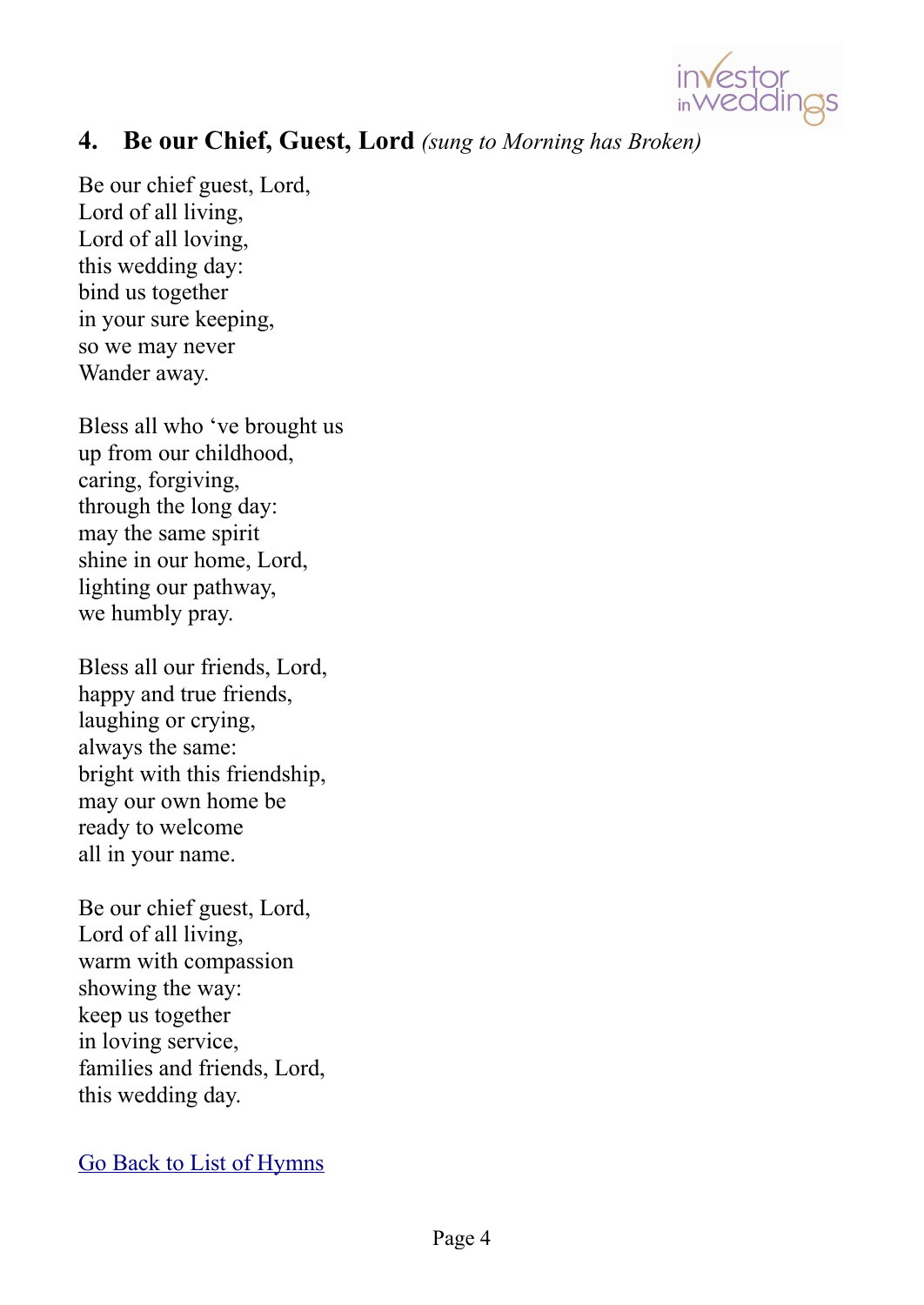

#### <span id="page-7-0"></span>**5. Be thou my Vision**

Be thou my vision, O Lord of my heart, naught be all else to me save that thou art; thou my best thought in the day and the night, waking or sleeping, thy presence my light.

Be thou my wisdom, be thou my true word, I ever with me and thou with me, Lord; thou my great Father, and I thy true heir; thou in me dwelling, and I in thy care.

Be thou my breastplate, my sword for the fight; be thou my armour, and be thou my might; thou my soul's shelter, and thou my high tow'r: raise thou me heav'nward, O Pow'r of my pow'r.

Riches I need not, nor all the world's praise: thou mine inheritance through all my days; thou, and thou only, the first in my heart; High King of heaven, my treasure thou art !

High King of heaven, when battle is done, grant heaven's joys to me, O bright heaven's sun; Christ of my own heart, whatever befall, still be my vision, O Ruler of all.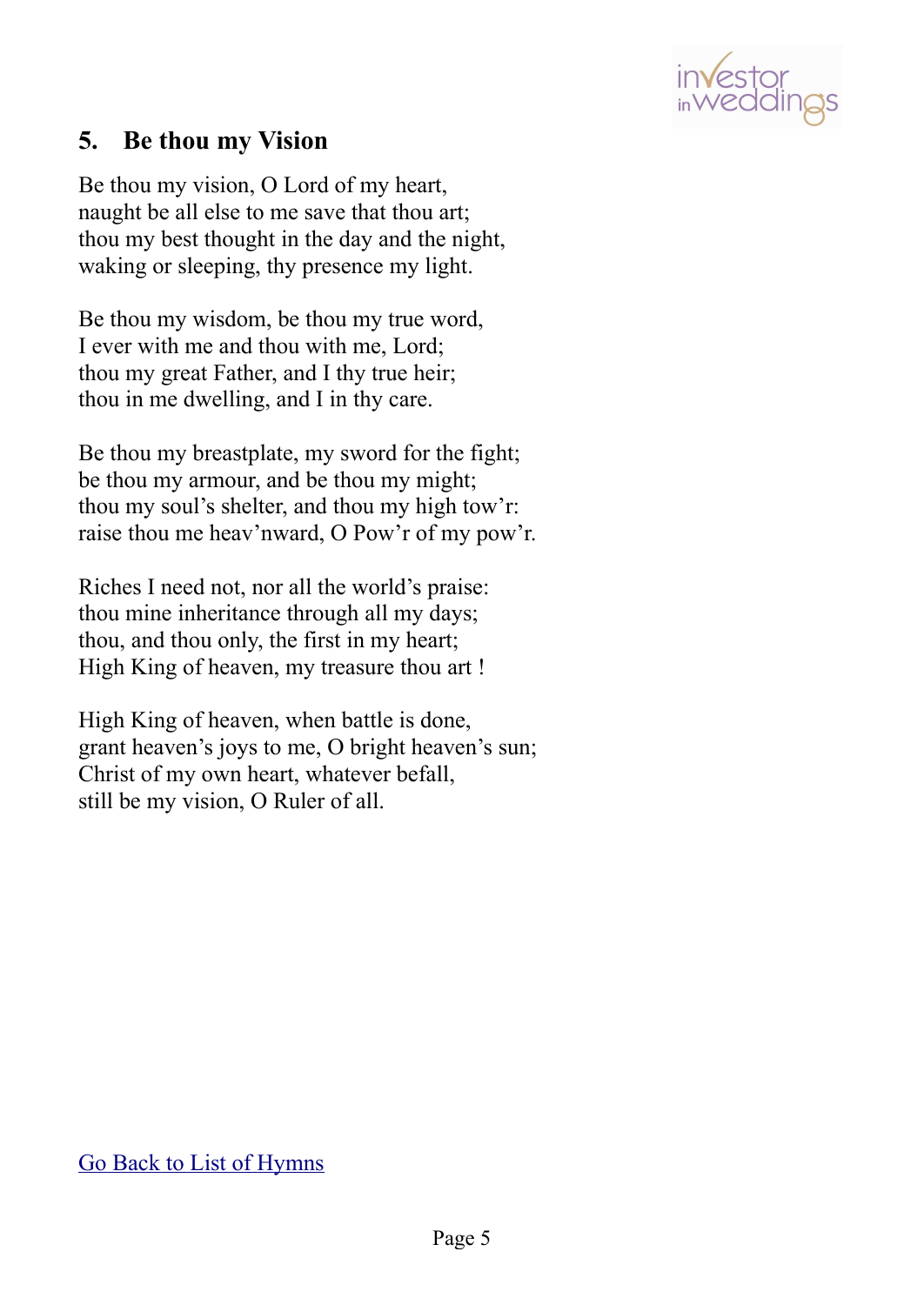

#### <span id="page-8-0"></span>**6. Bind us together, Lord**

*Bind us together, Lord, bind us together with cords that cannot be broken. Bind us together, Lord, Bind us together, Lord Bind us together with love.* 

There is only one God, There is only one King; There is only one Body, That is why we sing: *Bind us together, Lord …* 

Made for the glory of God, Purchased by his precious Son; Born with the right to be free, Jesus the victory has won. *Bind us together, Lord …* 

We are the family of God, We are his promise divine; We are his chosen desire, We are the glorious new wine.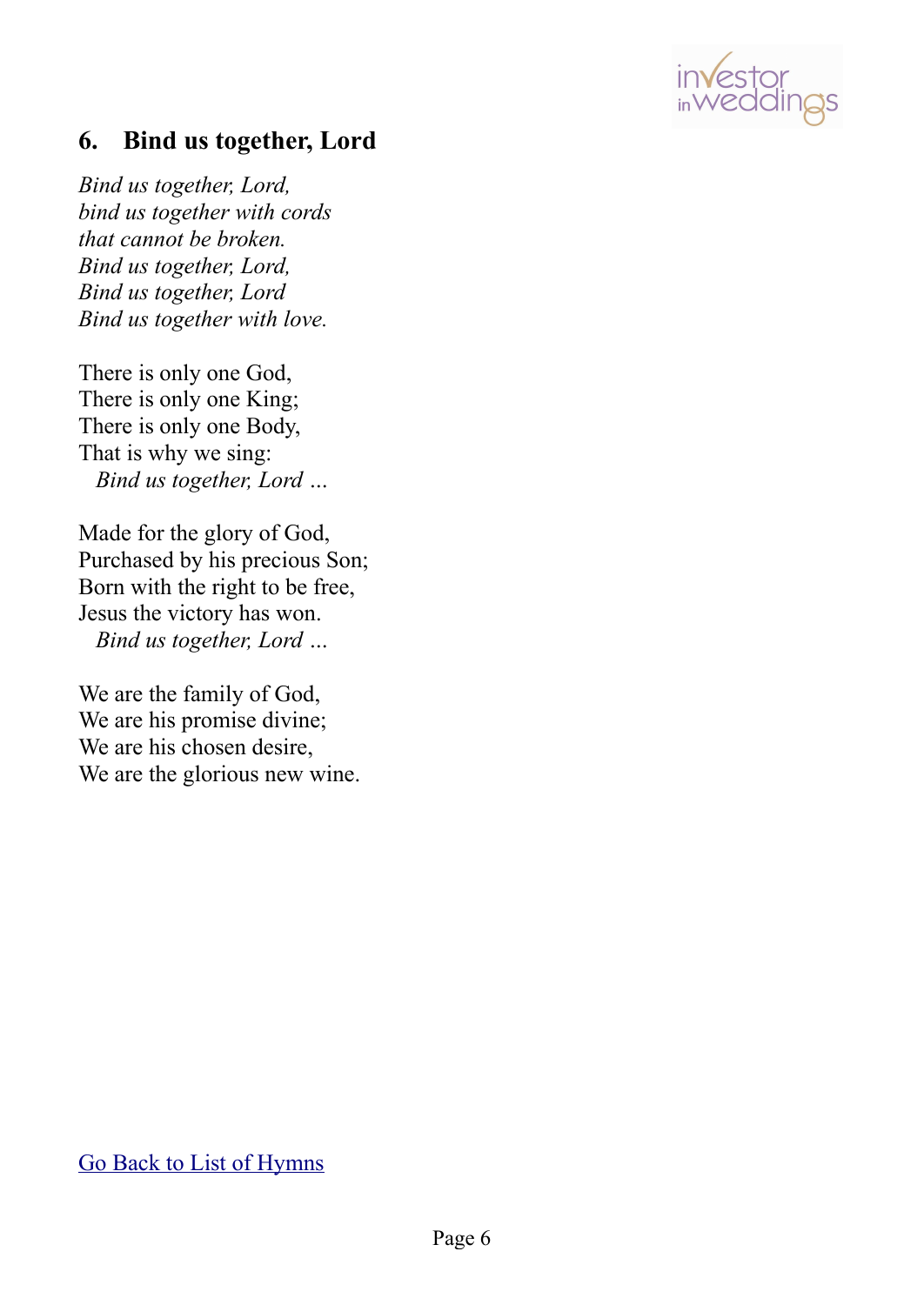

#### <span id="page-9-0"></span>**7. Blessed Assurance**

Blessed assurance, Jesus is mine: O what a foretaste of glory divine! Heir of salvation purchase of God; born of his Spirit, washed in his blood:  *This is my story, this is my song,*

 *praising my Saviour, all the day long.*

Perfect submission, perfect delight, visions of rapture burst on my sight; angels descending bring from above echoes of mercy, whispers of love:

Perfect submission, all is at rest - I in my Saviour am happy and blest watching and waiting, looking above, filled with his goodness, lost in his love.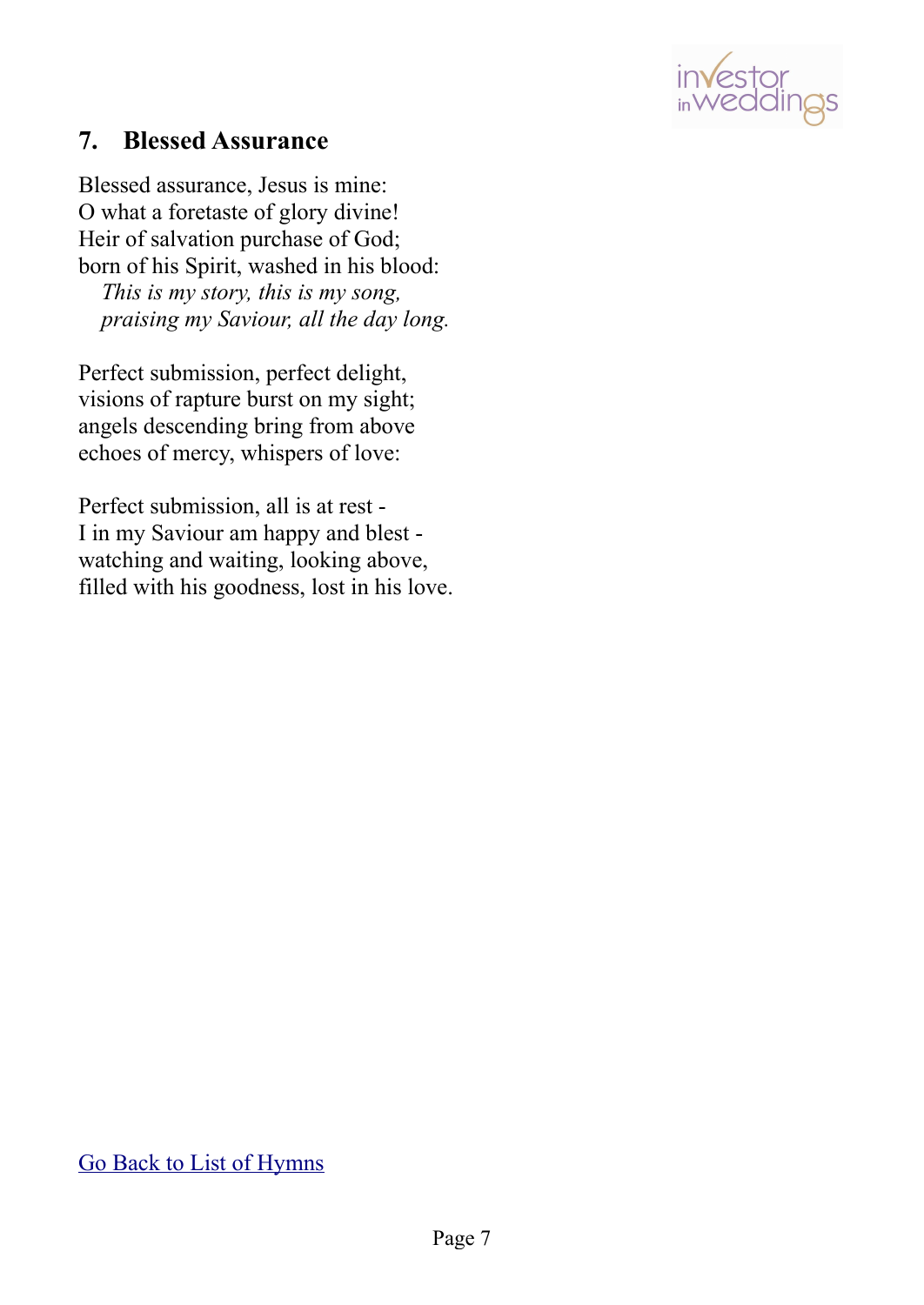

#### <span id="page-10-0"></span>**8. Colours of Day**

Colours of day dawn into the mind, The sun has come up, the night is behind. Go down in the city, into the street, And let's give the message to the people we meet. *So light up the fire and let the flame burn, Open the door, let Jesus return. Take seeds of His Spirit, let the fruit grow, Tell the people of Jesus, let His love show.*

Go through the park, on into the town; The sun still shines on, it never goes down. The light of the world is risen again; The people of darkness are needing our friend. *So light up the fire …* 

Open your eyes, look into the sky, The darkness has come, the Son came to die. The evening draws on, the sun disappears, But Jesus is living, His Spirit is near. *So light up the fire …*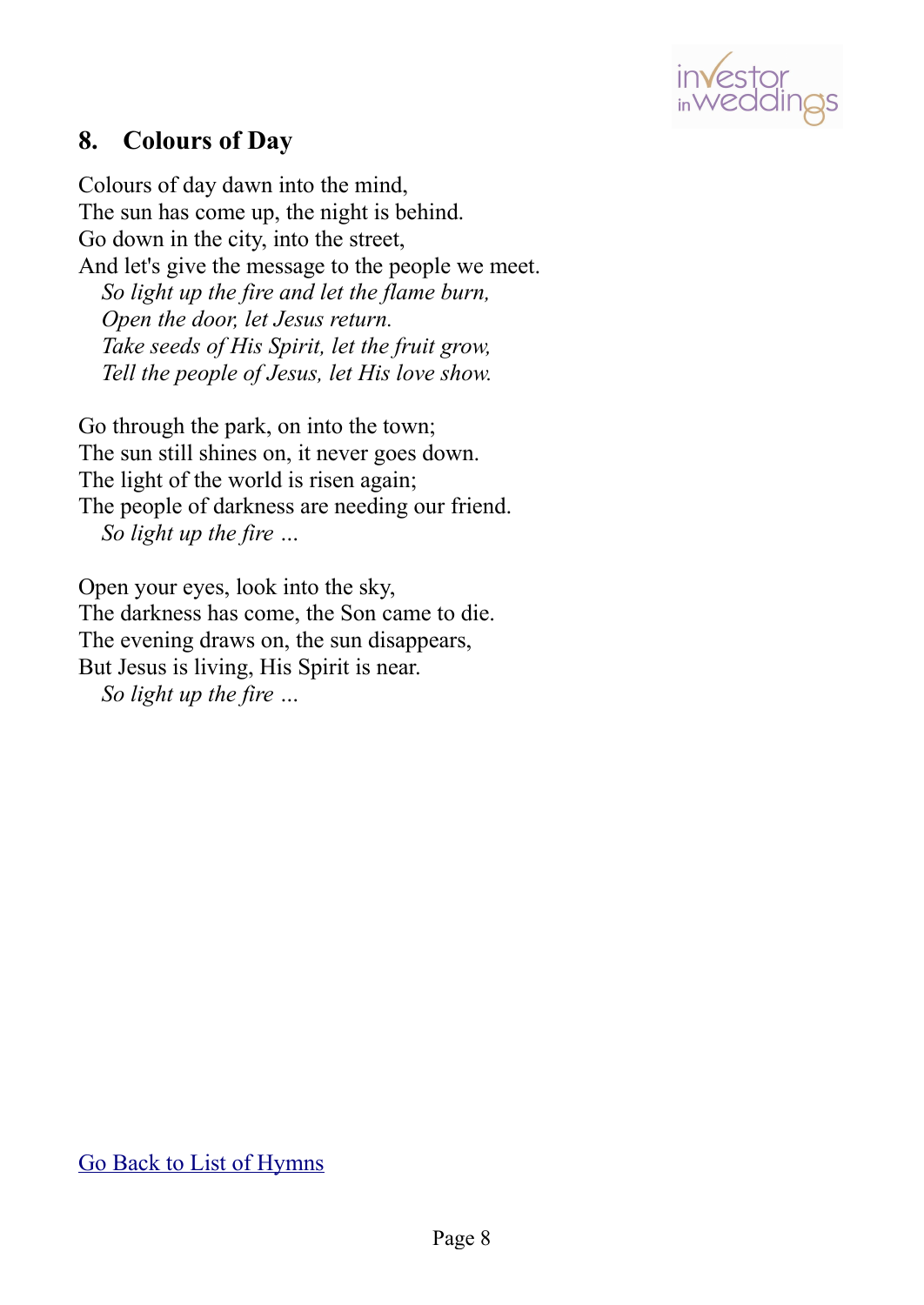

#### <span id="page-11-0"></span>**9. Come down, O Love Divine**

Come down, O love divine, seek thou this soul of mine, and visit it with thine own ardour glowing; O Comforter, draw near, within my heart appear, and kindle it, thy holy flame bestowing.

O let it freely burn, till earthly passions turn to dust and ashes in its heat consuming; and let thy glorious light shine ever on my sight, and clothe me round, the while my path illuming.

Let holy charity mine outward vesture be, and lowliness become mine inner clothing; true lowliness of heart, which takes the humbler part, and o'er its own shortcomings weeps with loathing.

And so the yearning strong, with which the soul will long, shall far outpass the power of human telling; for none can guess its grace, till Love create a place wherein the Holy Spirit makes a dwelling.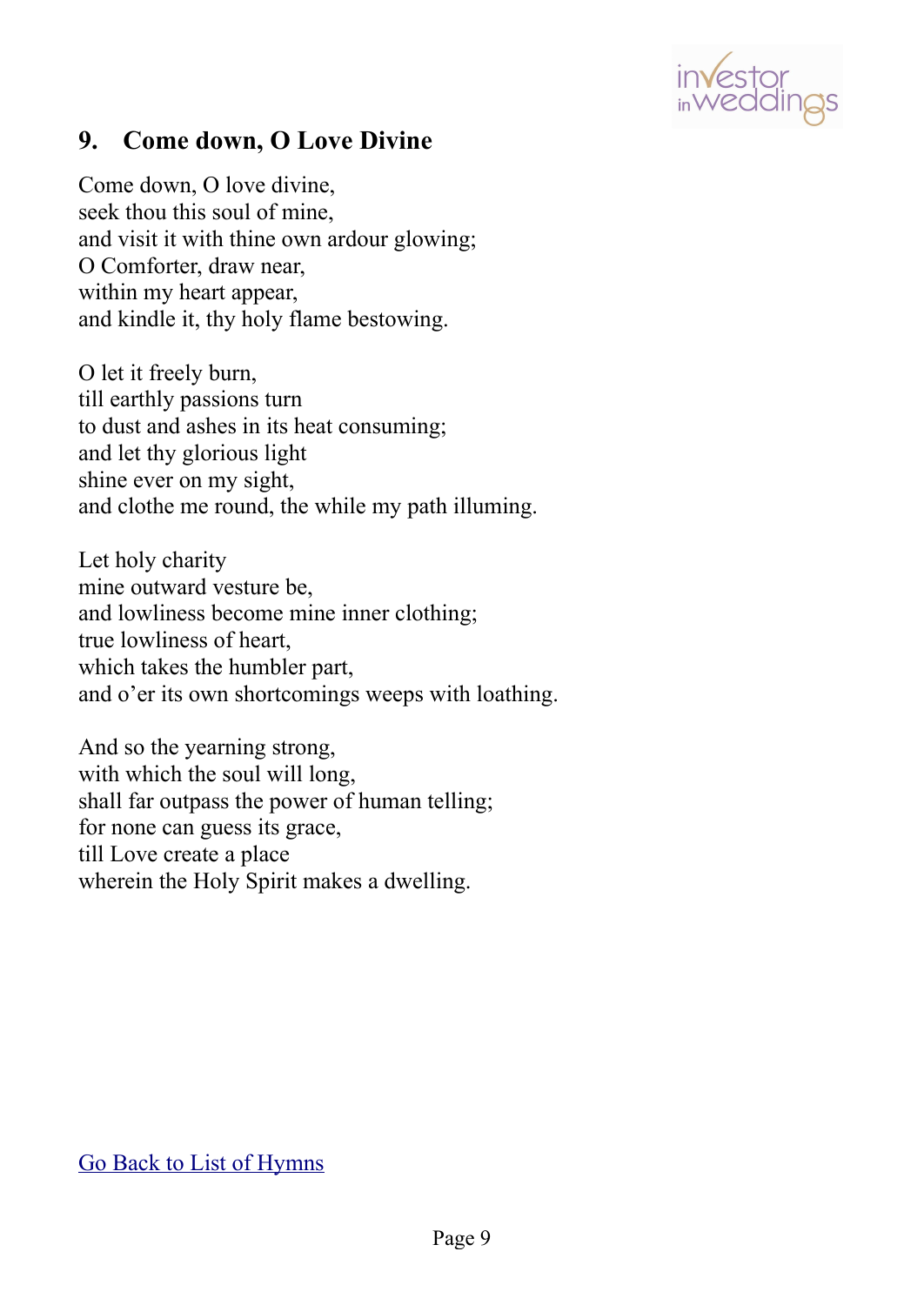

## <span id="page-12-0"></span>**10. For the beauty of the earth,**

For the beauty of the earth, For the beauty of the skies, For the love which from our birth Over and around us lies,  *Lord of all, to thee we raise this our sacrifice of praise.*

For the beauty of each hour Of the day and of the night, Hill and vale, and tree and flower, Sun and moon, and stars of light:

For the joy of ear and eye, For the heart and mind's delight, For the mystic harmony Linking sense to sound and sight:

For the joy of human love, Brother, sister, parent, child, Friends on earth, and friends above, For all gentle thoughts and mild:

For each perfect gift of thine To our race so freely given, Graces human and divine, Flowers of earth and buds of heaven: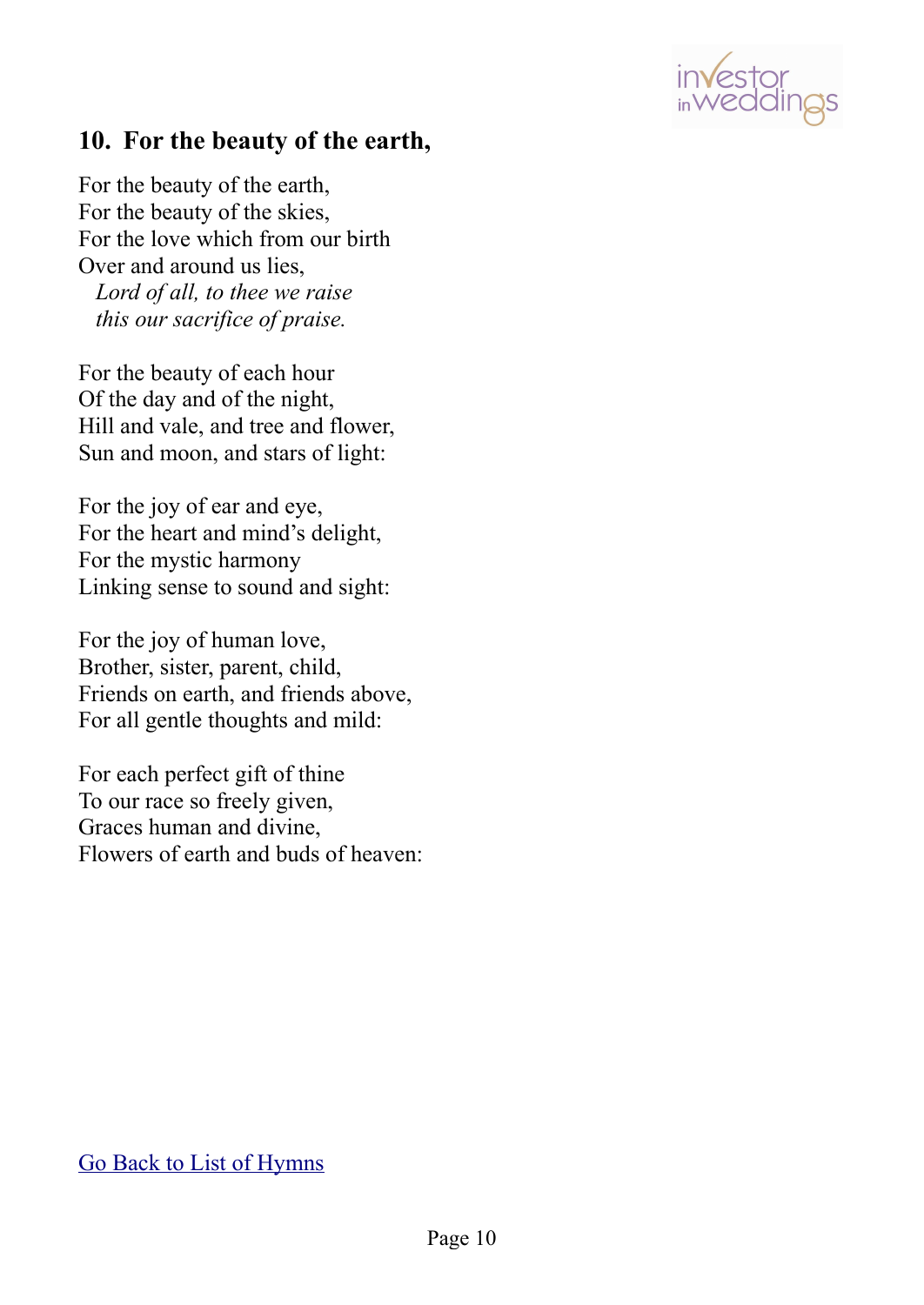

## <span id="page-13-0"></span>**11. Give me joy in my heart,**

Give me joy in my heart, keep me praising, Give me joy in my heart, I pray, Give me joy in my heart, keep me praising, Keep me praising till the end of day.

 *Sing hosanna, sing hosanna, Sing hosanna to the King of kings! Sing hosanna, sing hosanna, Sing hosanna to the King.*

Give me peace in my heart, keep me resting, Give me peace in my heart, I pray, Give me peace in my heart, keep me resting, Keep me resting till the end of day.

Give me love in my heart, keep me serving, Give me love in my heart, I pray; Give me love in my heart, keep me serving, Keep me serving till the end of day.

Give me light in my heart, keep me shining, Give me light in my heart, I pray; Give me light in my heart, keep me shining, Keep me shining till the end of day.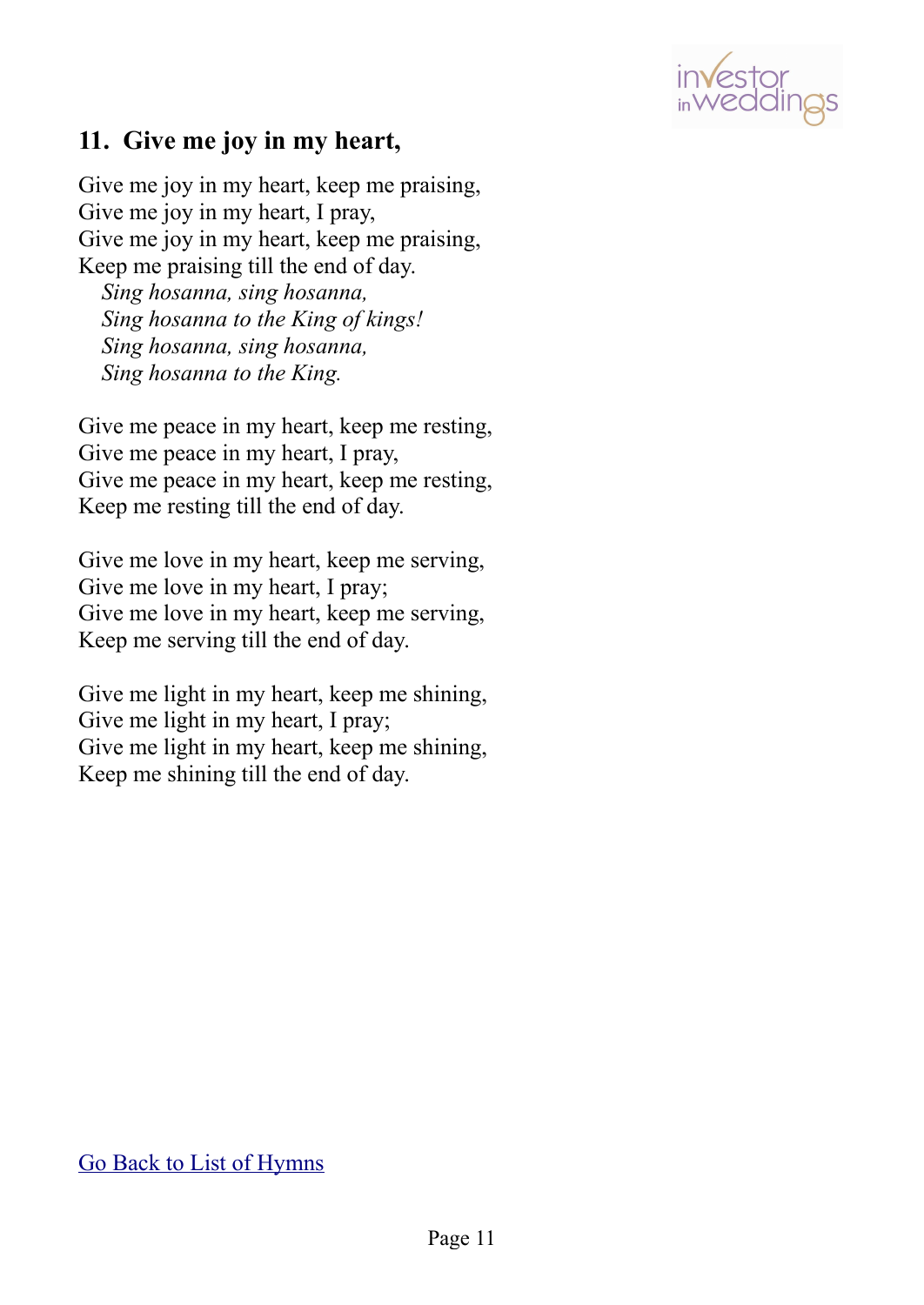

### <span id="page-14-0"></span>**12. God is Love**

God is love: his the care, tending each, everywhere. God is love, all is there! Jesus came to show him, that we all might know him! *Sing aloud, loud, loud! Sing aloud, loud, loud! God is good! God is truth! God is beauty! Praise Him!*

None can see God above; we can share life and love; thus may we Godward move, seek him in creation, holding every nation.

Jesus lived on the earth, life and hope brought to birth and affirmed human worth, for he came to save us by the truth he gave us.

To our Lord praise we sing, light and life, friend and King, coming down, love to bring, pattern for our duty, showing God in beauty.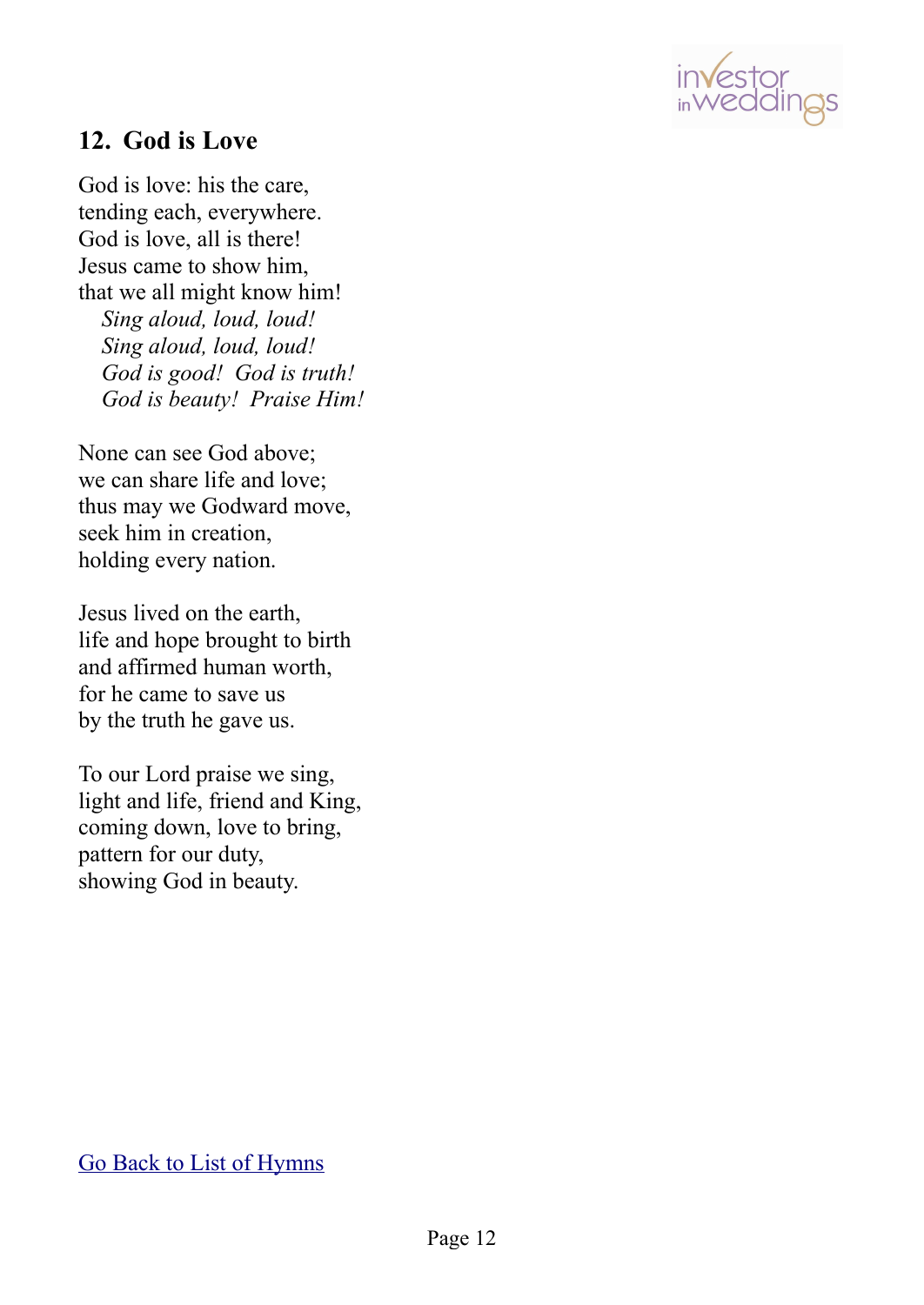

# <span id="page-15-0"></span>**13. Great is thy Faithfulness**

Great is thy faithfulness, O God my Father; there is no shadow of turning with thee; thou changest not, thy compassions, they fail not; as thou hast been thou forever will be.

 *Great is thy faithfulness! Great is thy faithfulness! Morning by morning new mercies I see; all I have needed thy hand hath provided; great is thy faithfulness, Lord, unto me!*

Summer and winter, and springtime and harvest, sun, moon and stars in their courses above join with all nature in manifold witness to thy great faithfulness, mercy and love.

Pardon for sin and a peace that endureth thine own dear presence to cheer and to guide; strength for today and bright hope for tomorrow, blessings all mine, with ten thousand beside!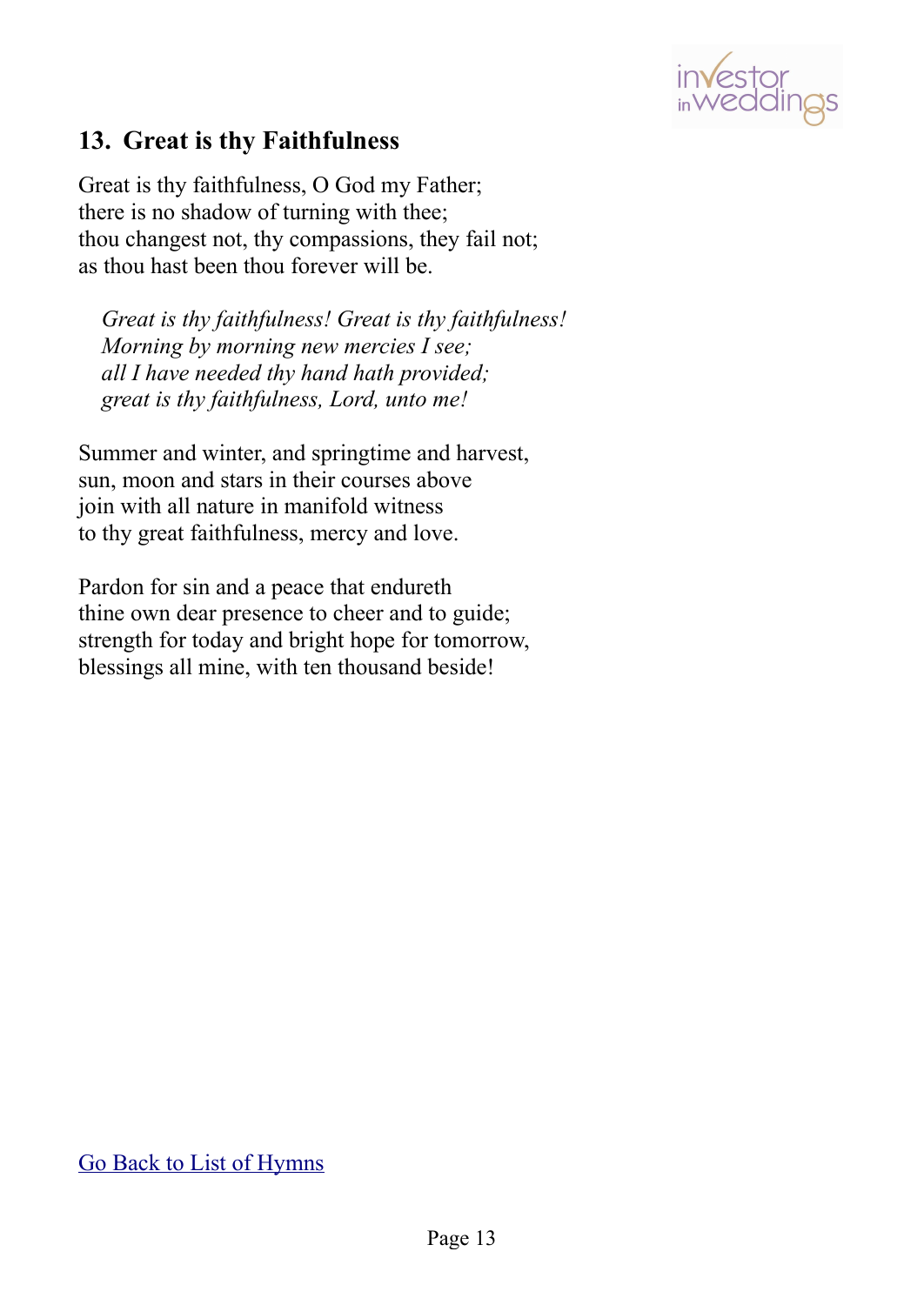

# <span id="page-16-0"></span>**14. Guide me, O thou great Redeemer.**

Guide me, O thou great Redeemer, pilgrim though this barren land; I am weak, but thou art mighty; hold me with thy powerful hand; Bread of heaven, Bread of heaven, feed me till I want no more, feed me till I want no more.

Open now the crystal fountain, whence the healing stream doth flow; let the fire and cloudy pillar lead me all my journey through; strong Deliverer, strong Deliverer. be thou still my Strength and Shield, be thou still my Strength and Shield.

When I tread the verge of Jordan, bid my anxious fears subside; bear me through the swelling current, land me safe on Canaan's side; songs of praises, songs of praises, I will ever give to thee, I will ever give to thee.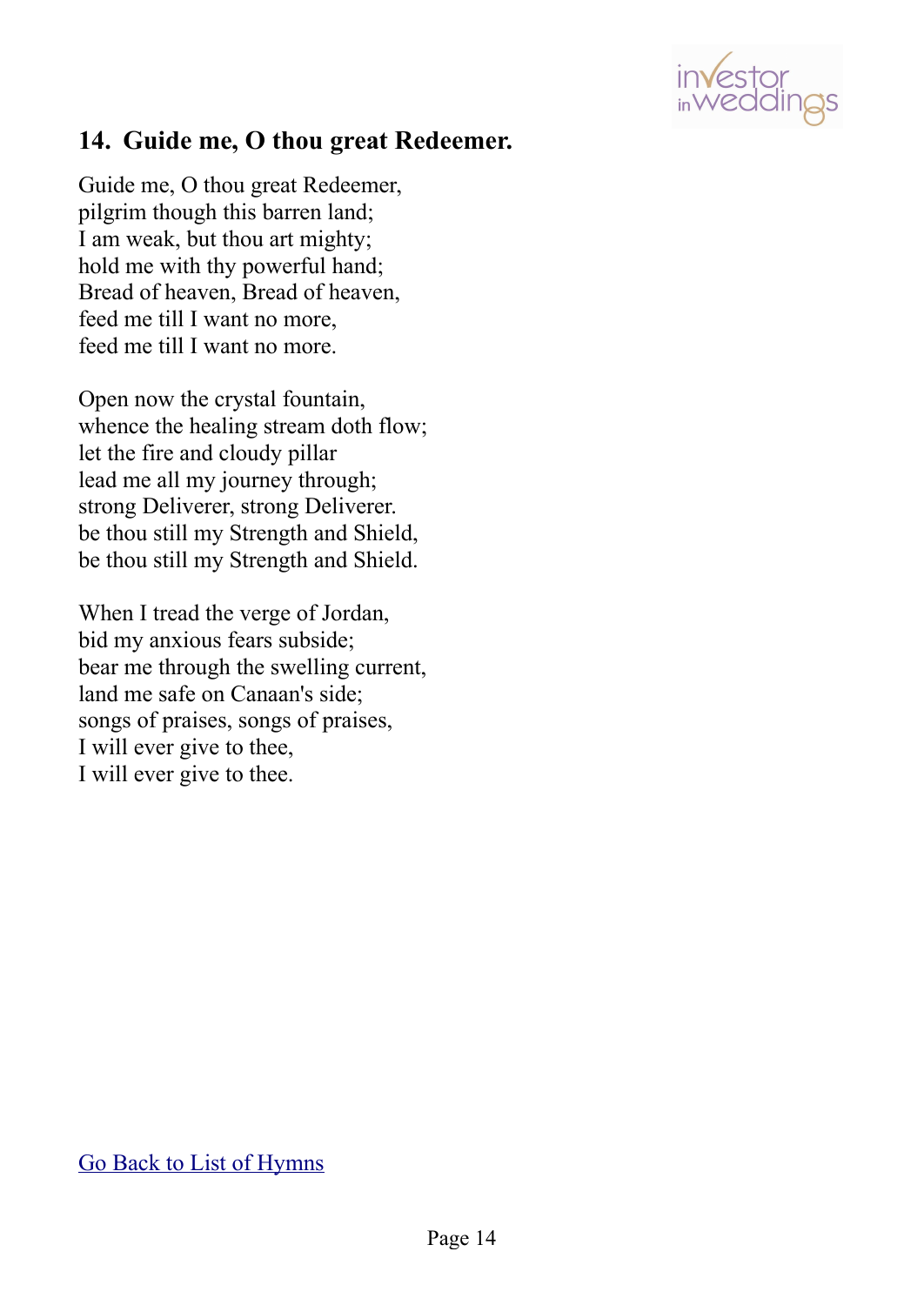

# <span id="page-17-0"></span>**15. Lord of all hopefulness**

Lord of all hopefulness, Lord of all joy, Whose trust, ever childlike, no cares could destroy, Be there at our waking, and give us, we pray, Your bliss in our hearts, Lord, at the break of the day.

Lord of all eagerness, Lord of all faith, Whose strong hands were skilled at the plane and the lathe, Be there at our labours, and give us, we pray, Your strength in our hearts, Lord, at the noon of the day.

Lord of all kindliness, Lord of all grace, Your hands swift to welcome, your arms to embrace, Be there at our homing, and give us, we pray, Your love in our hearts, Lord, at the eve of the day.

Lord of all gentleness, Lord of all calm, Whose voice is contentment, whose presence is balm, Be there at our sleeping, and give us, we pray, Your peace in our hearts, Lord, at the end of the day.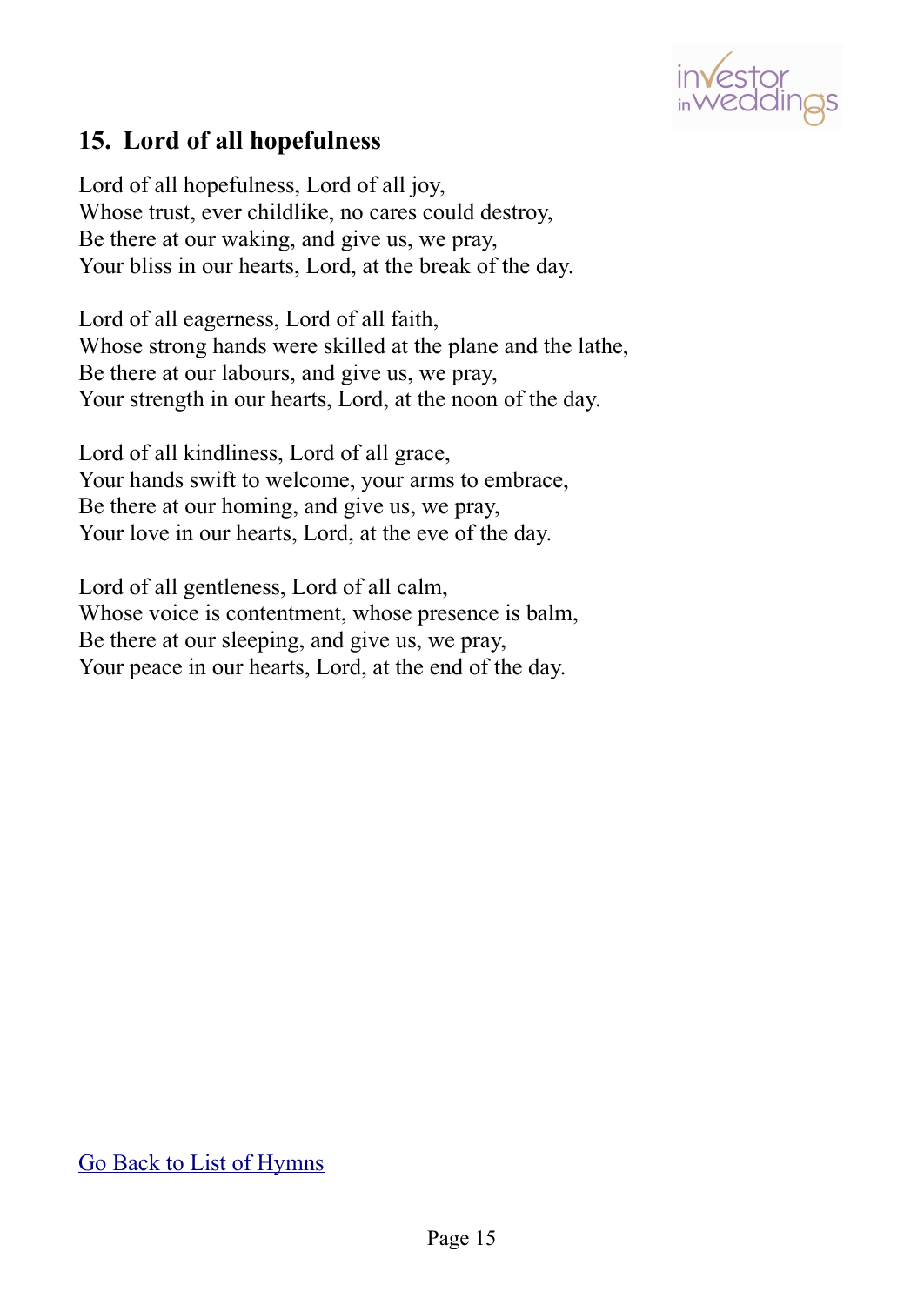

# <span id="page-18-0"></span>**16. Lord of the Dance**

I danced in the morning when the world was begun, and I danced in the moon and the stars and the sun, and I came down from heaven and I danced on the earth, At Bethlehem I had my birth.

 *Dance, then, wherever you may be, I am the Lord of the Dance, said he, And I'll lead you all, wherever you may be, And I'll lead you all in the Dance, said he.*

I danced for the scribe and the Pharisee, But they would not dance and they wouldn't follow me. I danced for the fishermen, for James and John They came with me and the Dance went on.

I danced on the Sabbath and I cured the lame; The holy people said it was a shame. They whipped and they stripped and they hung me on high, And they left me there on a Cross to die.

I danced on a Friday when the sky turned black It's hard to dance with the devil on your back. They buried my body and they thought I'd gone, But I am the Dance, and I still go on.

They cut me down and I leapt up high; I am the life that'll never, never die; I'll live in you, if you'll live in me I am the Lord Of the Dance, said he.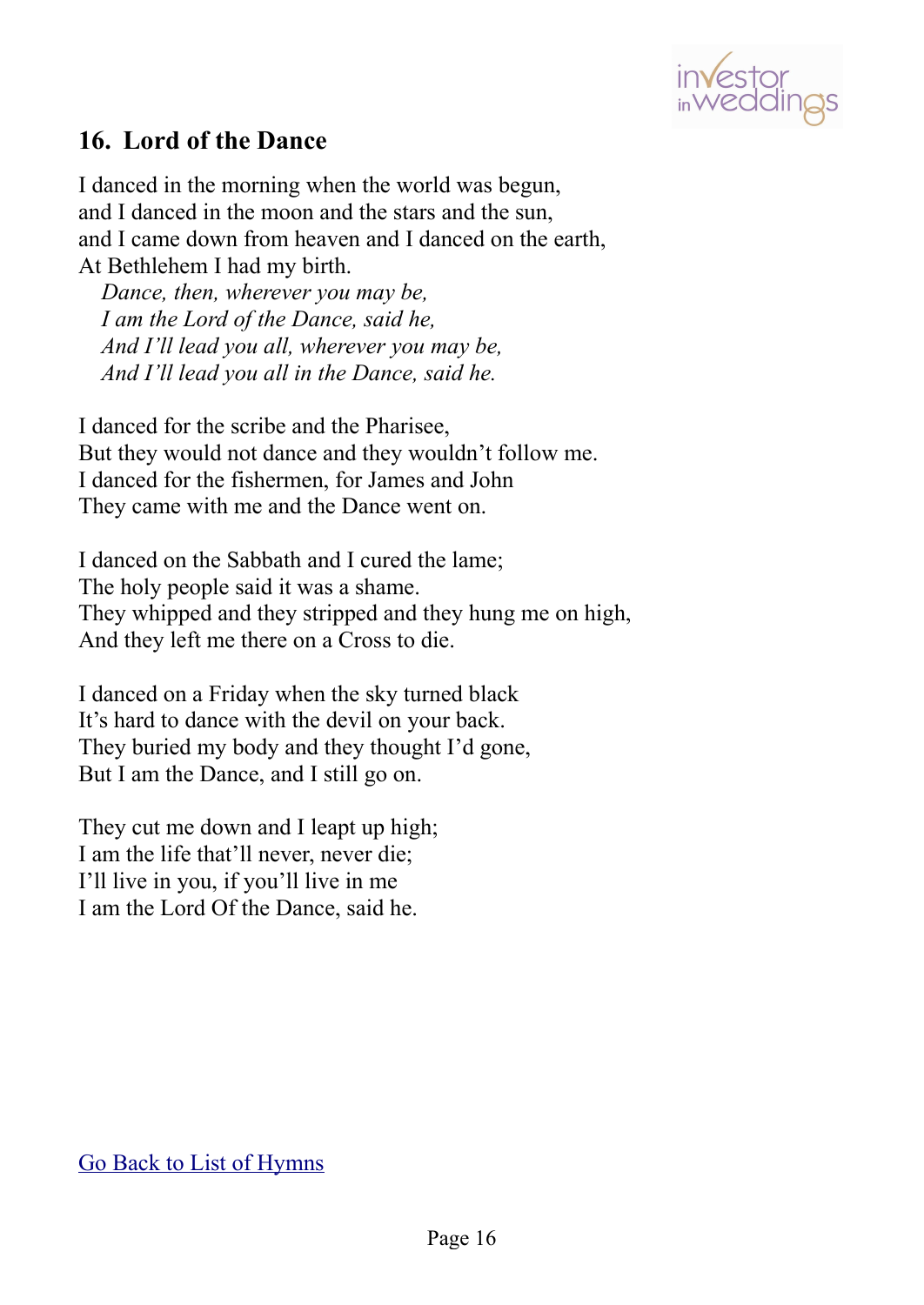

# <span id="page-19-0"></span>**17. Lord the light of your love is shining (Shine, Jesus shine)**

Lord, the light of your love is shining In the midst of the darkness, shining Jesus, Light of the world, shine upon us Set us free by the truth you now bring us Shine on me, shine on me

 *Shine, Jesus, shine Fill this land with the Father's glory Blaze, Spirit, blaze Set our hearts on fire Flow, river, flow Flood the nations with grace and mercy Send forth your word Lord, and let there be light*

Lord, I come to your awesome presence From the shadows into your radiance By the blood I may enter your brightness Search me, try me, consume all my darkness Shine on me, shine on me

As we gaze on your kingly brightness So our faces display your likeness Ever changing from glory to glory Mirrored here may our lives tell your story Shine on me, shine on me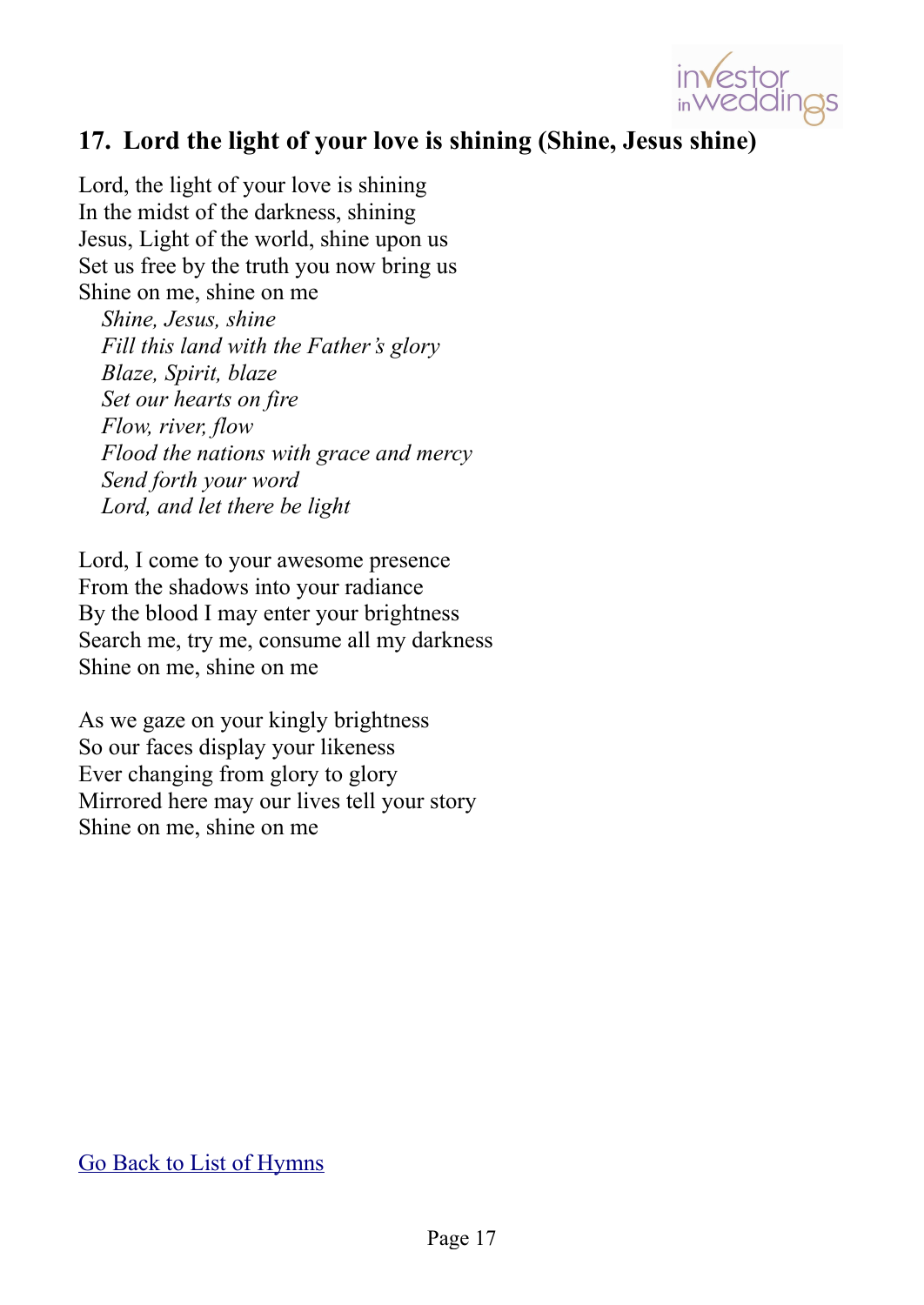

## <span id="page-20-0"></span>**18. Love divine all loves excelling.**

Love Divine, all loves excelling, Joy of heaven, to earth come down, Fix in us thy humble dwelling, All thy faithful mercies crown. Jesu, thou art all compassion, Pure unbounded love thou art; Visit us with thy salvation, Enter every trembling heart.

Come, almighty to deliver, Let us all thy grace receive; Suddenly return, and never, Never more thy temples leave. Thee we would be always blessing, Serve thee as thy hosts above; Pray, and praise thee, without ceasing, Glory in thy perfect love.

Finish then thy new creation: Pure and spotless let us be; Let us see thy great salvation Perfectly restored in thee; Changed from glory into glory Till in heaven we take our place, Till we cast our crowns before thee, Lost in wonder, love, and praise!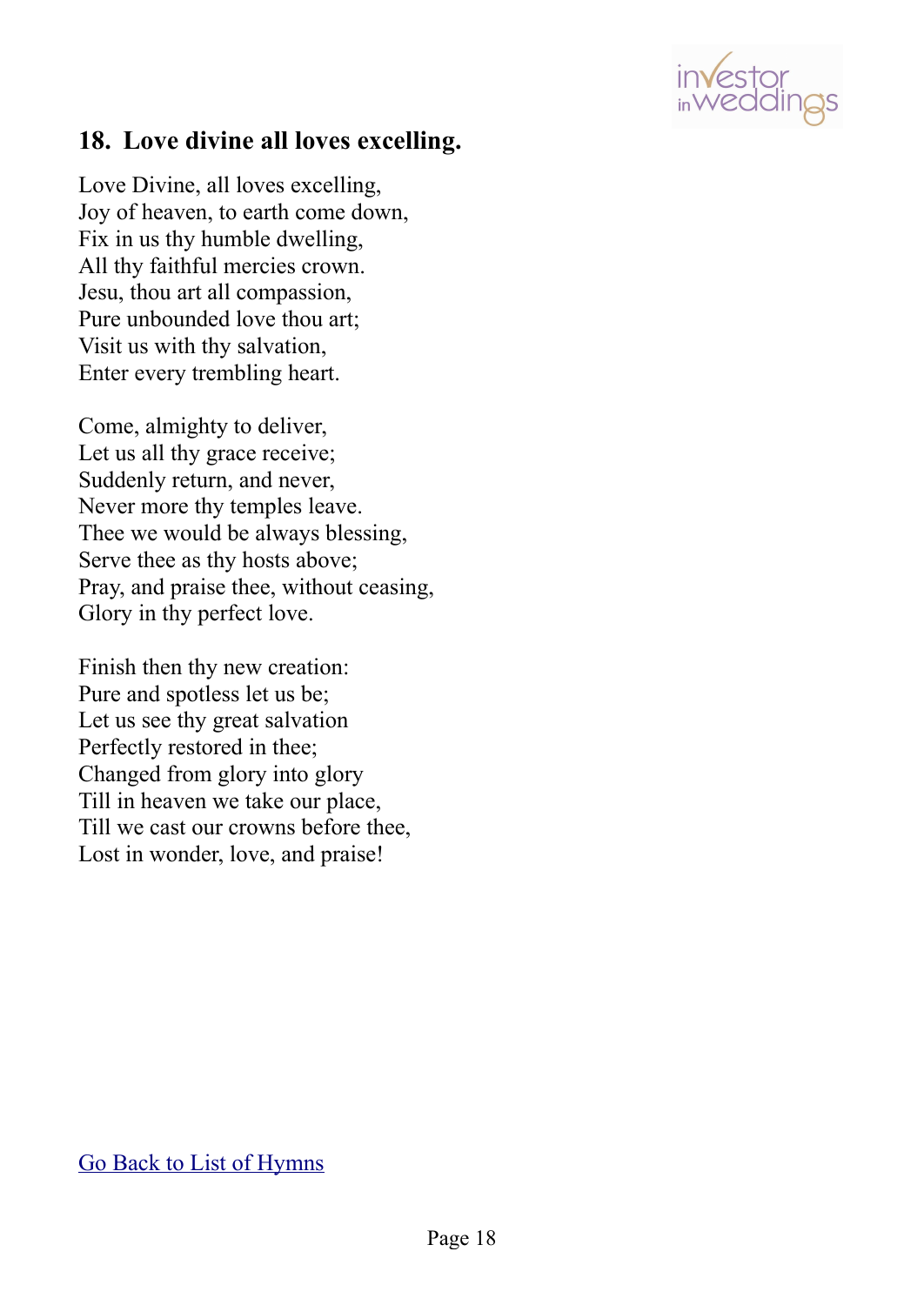

# <span id="page-21-0"></span>**19. Make me a channel of your peace.**

Make me a channel of your peace. Where there is hatred let me bring your love; Where there is injury, your pardon, Lord; And where there's doubt, true faith in you:

Oh, Master, grant that I may never seek So much to be consoled as to console; To be understood as to understand; To be loved, as to love with all my soul.

Make me a channel of your peace. Where there's despair in life, let me bring hope; Where there is darkness, only light; And where there's sadness, ever joy:

Make me a channel of your peace. It is in pardoning that we are pardoned, In giving of ourselves that we receive, And in dying that we're born to eternal life.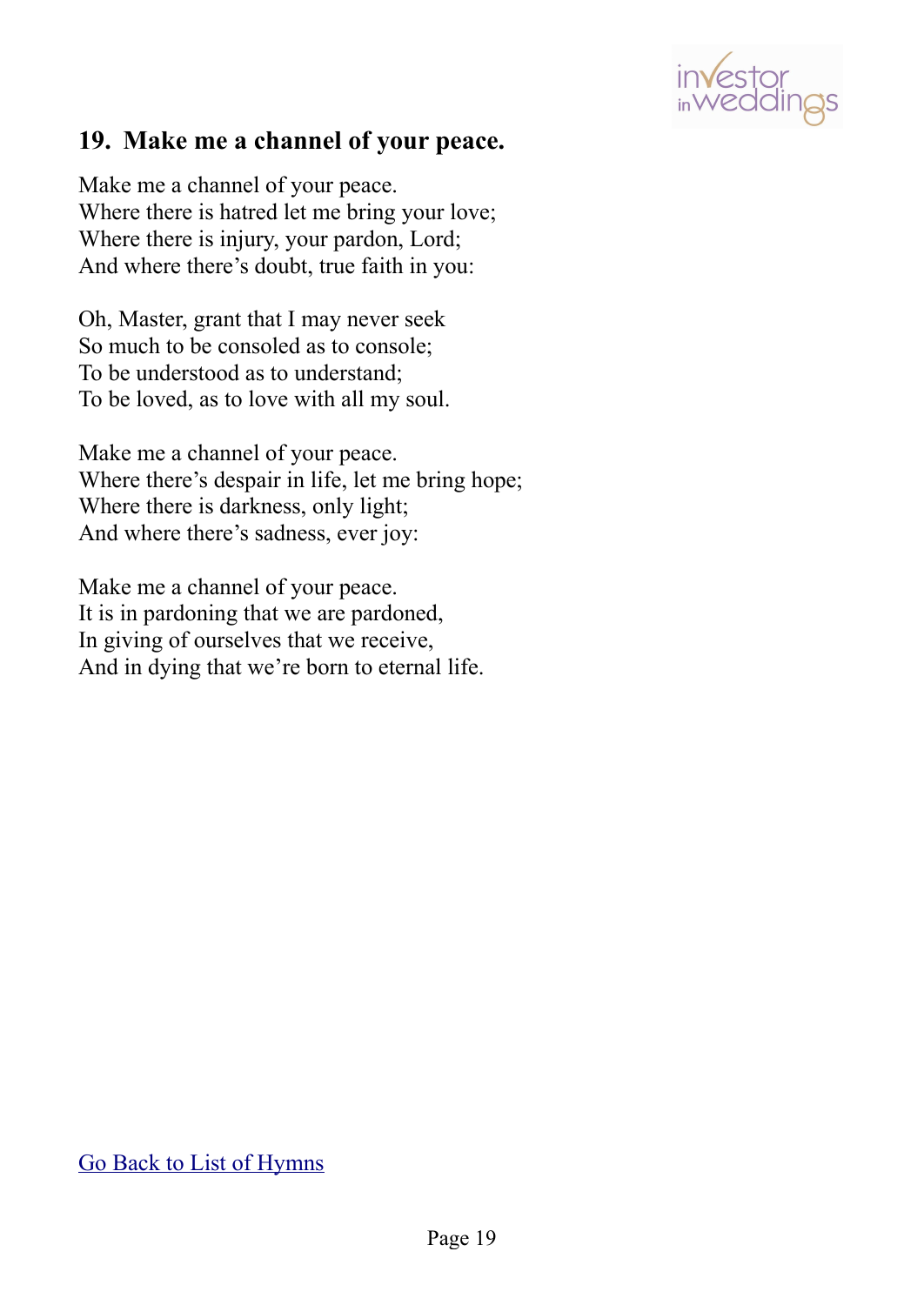

#### <span id="page-22-0"></span>**20. Morning has broken.**

Morning has broken, Like the first morning, Blackbird has spoken Like the first bird; Praise for the singing, Praise for the morning, Praise for them springing Fresh from the Word.

Sweet the rain's new fall, Sunlit from heaven, Like the first dewfall On the first grass; Praise for the sweetness, Of the wet garden, Sprung in completeness Where his feet pass.

Mine is the sunlight, Mine is the morning, Born of the one light Eden saw play; Praise with elation, Praise every morning, God's re-creation Of the new day.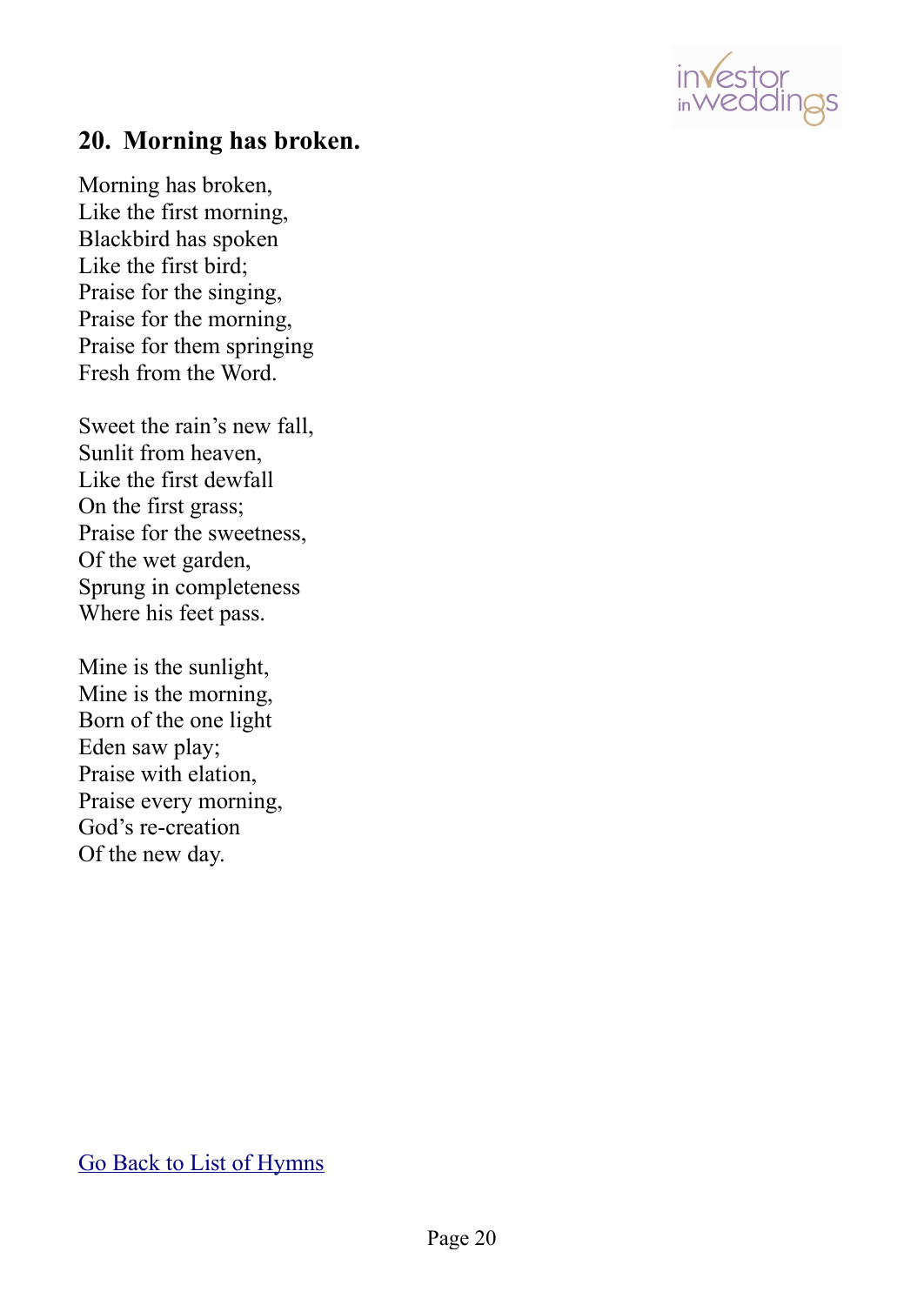

# <span id="page-23-0"></span>**21. O Jesus I have promised**

O Jesus, I have promised to serve thee to the end: be thou ever near me, my Master and my friend; I shall not fear the battle if thou art by my side, nor wander from the pathway if thou wilt be my guide.

O let me feel thee near me! The world is ever near; I see the sights that dazzle, the tempting sounds I hear; my foes are ever near me, around me and within; but Jesus, draw thou nearer, and shield my soul from sin.

O let me hear thee speaking in accents clear and still, above the storms of passion, the murmurs of self-will; O speak to reassure me, to hasten or control; O speak, and make me listen, thou guardian of my soul.

O let me see thy footmarks, and in them plant mine own; My hope to follow duly is in thy strength alone. O guide me, call me, draw me, uphold me to the end; and then in heaven receive me, my Saviour and my Friend.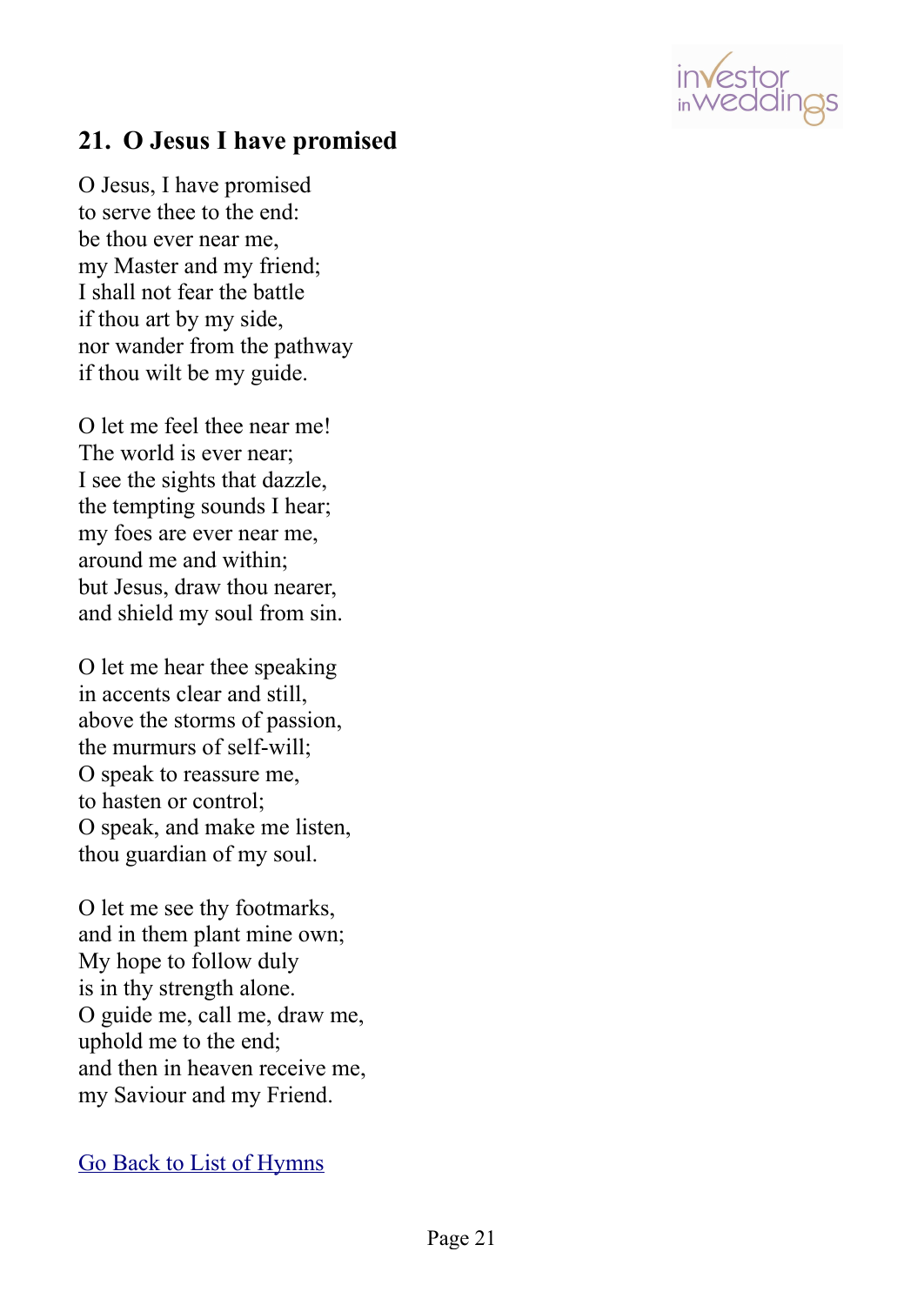# <span id="page-24-0"></span>**22. O Lord, my God (How Great thou art)**

O Lord, my God, when I in awesome wonder Consider all the worlds Thy Hands have made; I see the stars, I hear the rolling thunder, Thy power throughout the universe displayed

 *Then sings my soul, My Saviour God, to Thee, How great Thou art, how great Thou art. Then sings my soul, My Saviour God, to Thee, How great Thou art, how great Thou art!*

When through the woods and forest glades I wander and hear the birds sing sweetly in the trees; when I look down from lofty mountain grandeur, and hear the brook, and feel the gentle breeze;

And when I think of God, His Son not sparing; Sent Him to die, I scarce can take it in; That on the Cross, my burden gladly bearing, He bled and died to take away my sin.

When Christ shall come with shout of acclamation And take me home, what joy shall fill my heart! then I shall bow in humble adoration, And then proclaim, 'My God, how great Thou art!'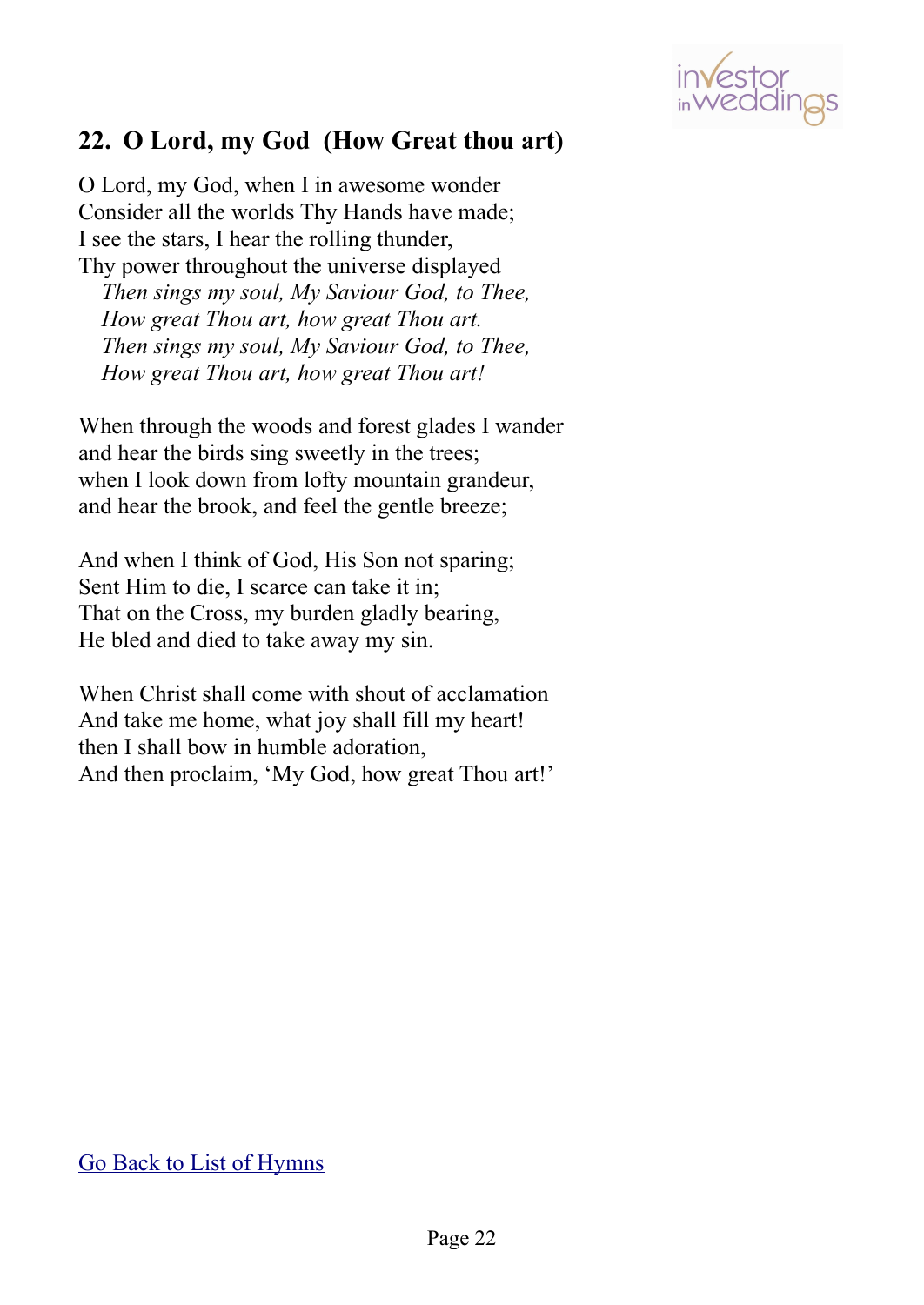

# <span id="page-25-0"></span>**23. One more step along the world I go**

One more step along the world I go, One more step along the world I go. From the old things to the new Keep me travelling along with you.  *And it's from the old I travel to the new, Keep me travelling along with you.*

Round the corners of the world I turn, More and more about the world I learn. All the new things that I see You'll be looking at along with me.

As I travel through the bad and good Keep me travelling the way I should. Where I see no way to go You'll be telling me the way, I know.

Give me courage when the world is rough, Keep me loving though the world is tough. Leap and sing in all I do, Keep me travelling along with you.

You are older than the world can be, You are younger than the life in me. Ever old and ever new, Keep me travelling along with you.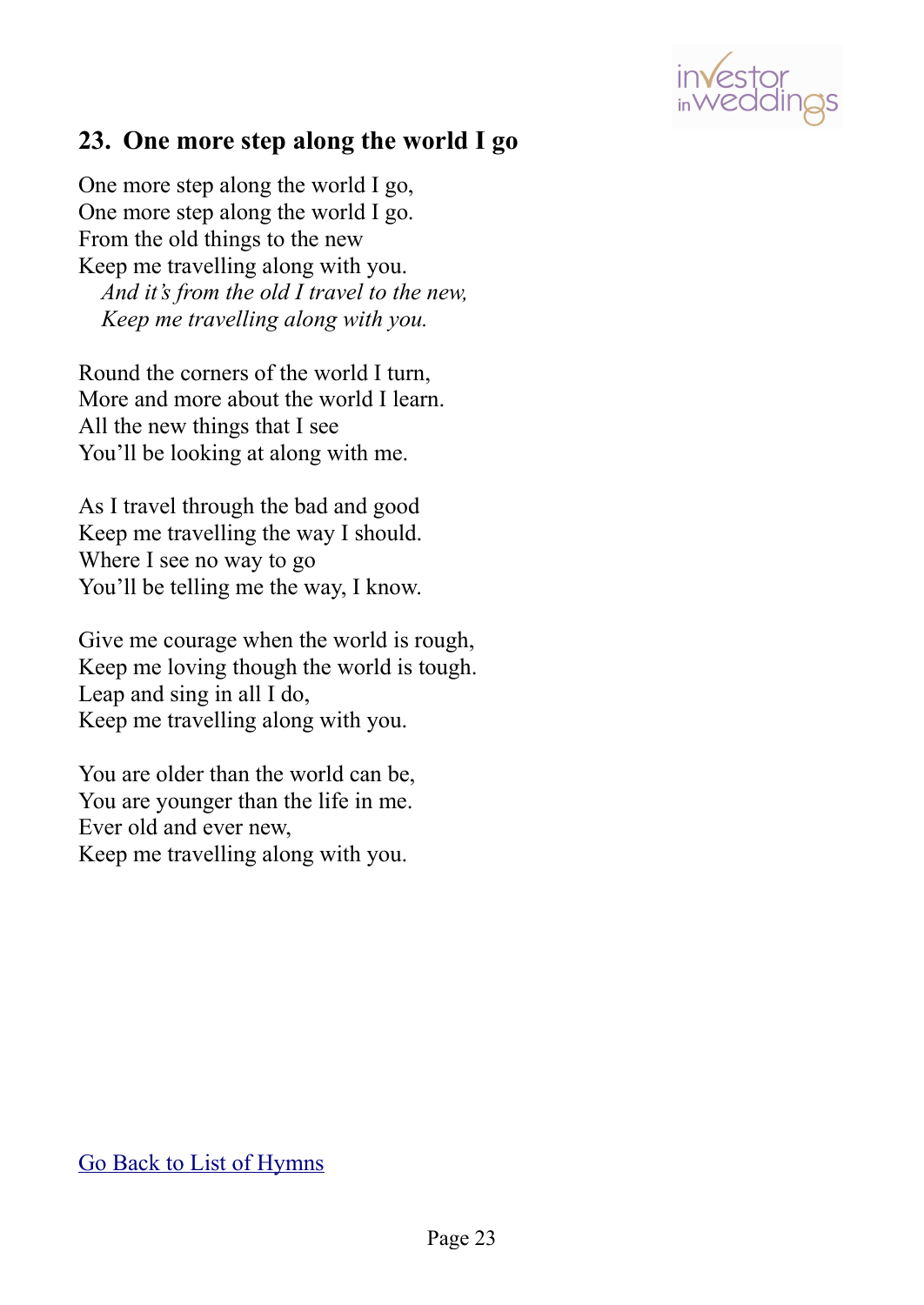

## <span id="page-26-0"></span>**24. Praise my soul the King of Heaven.**

Praise, my soul, the King of heaven, To his feet thy tribute bring; Ransomed, healed, restored, forgiven, Who like me his praise should sing? Praise him! Praise him! Praise him! Praise him! Praise the everlasting King!

Praise him for his grace and favour To our fathers in distress; Praise him still the same for ever, Slow to chide, and swift to bless. Praise him! Praise him! Praise him! Praise him! Glorious in his faithfulness.

Father-like he tends and spares us; Well our feeble frame he knows; In his hands he gently bears us, Rescues us from all our foes. Praise him! Praise him! Praise him! Praise him! Widely as his mercy flows.

Angels, help us to adore him; Ye behold him face to face; Sun and moon, bow down before him, Dwellers all in time and space: Praise him! Praise him! Praise him! Praise him! Praise with us the God of grace.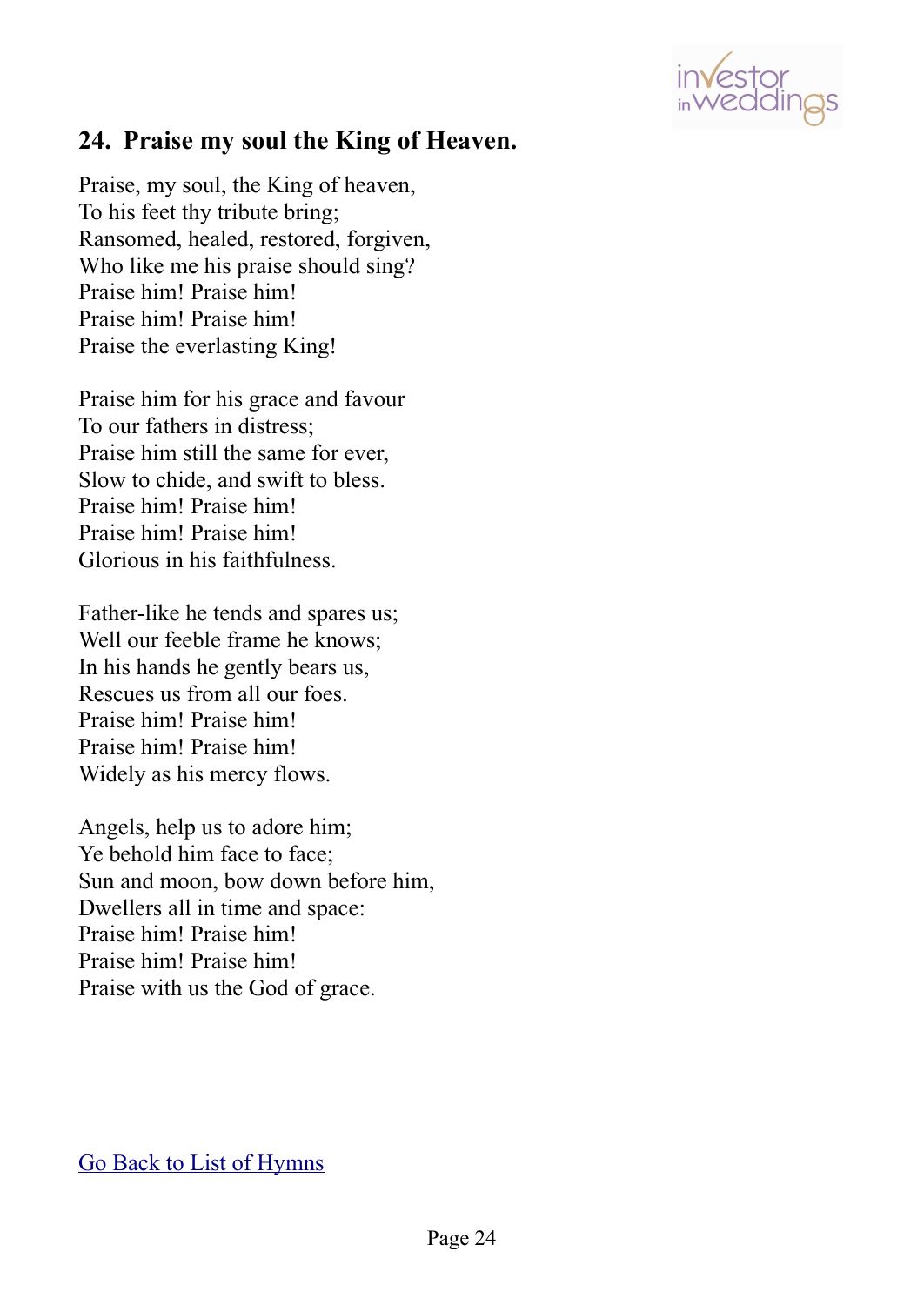

# <span id="page-27-0"></span>**25. The King of Love my Shepherd is**

The King of love my Shepherd is, Whose goodness faileth never; I nothing lack if I am his And he is mine for ever.

Where streams of living water flow My ransomed soul he leadeth, And where the verdant pastures grow With food celestial feedeth.

Perverse and foolish oft I strayed, But yet in love he sought me, And on his shoulder gently laid, And home, rejoicing, brought me.

In death's dark vale I fear no ill With thee, dear Lord, beside me; Thy rod and staff my comfort still, Thy cross before to guide me.

Thou spread'st a table in my sight; Thy unction, grace bestoweth; And O what transport of delight From thy pure chalice floweth!

And so through all the length of days Thy goodness faileth never; Good Shepherd, may I sing thy praise Within thy house for ever.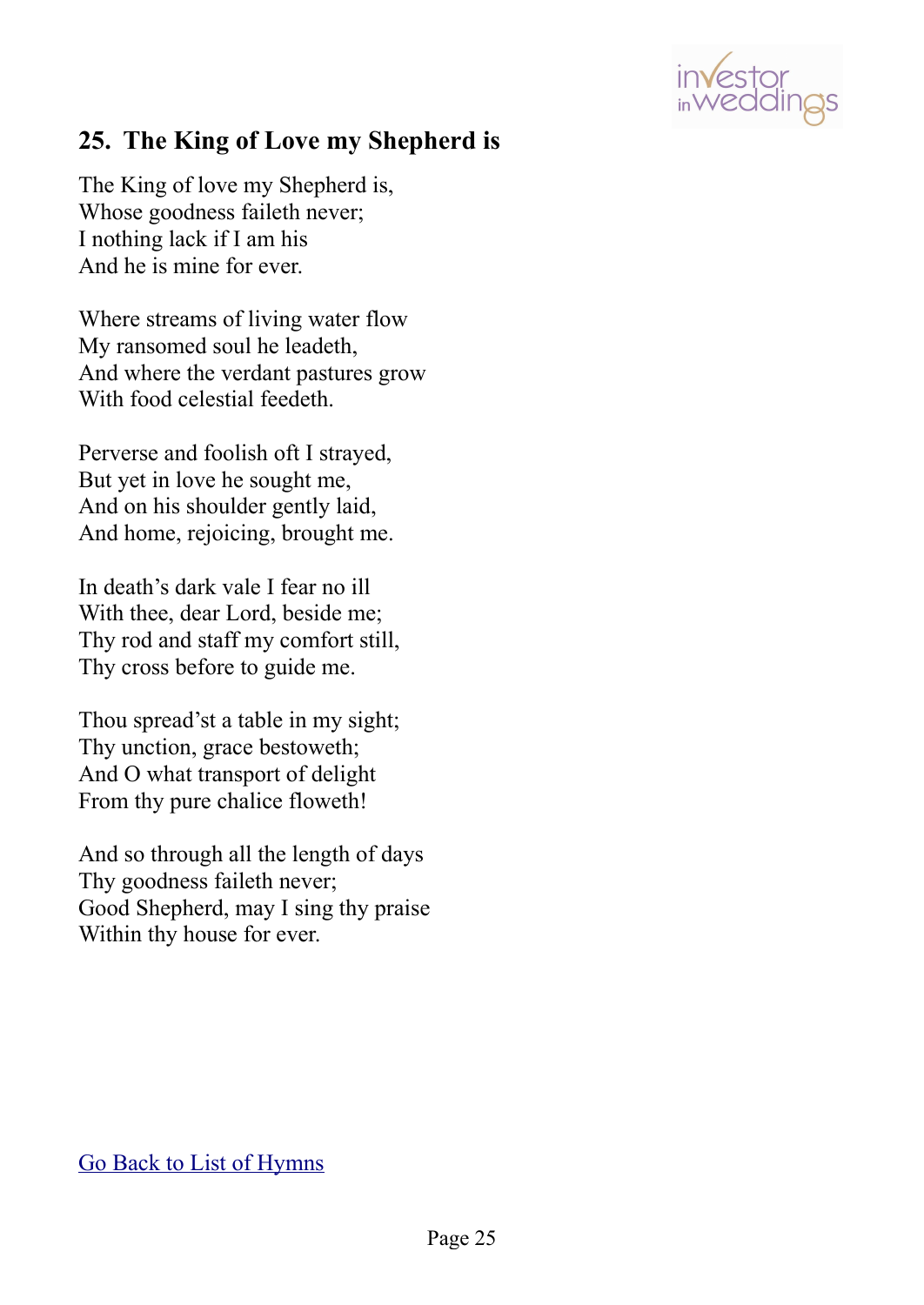

## <span id="page-28-0"></span>**26. Thine be the Glory**

Thine be the glory, risen, conquering Son; endless is the victory, thou o'er death hast won; angels in bright raiment rolled the stone away, kept the folded grave clothes where thy body lay.

 *Thine be the glory, risen conquering Son, Endless is the vict'ry, thou o'er death hast won.*

Lo! Jesus meets us, risen from the tomb; Lovingly he greets us, scatters fear and gloom; let the Church with gladness, hymns of triumph sing; for her Lord now liveth, death hath lost its sting.

No more we doubt thee, glorious Prince of life; life is naught without thee; aid us in our strife; make us more than conqu'rors, through thy deathless love: bring us safe through Jordan to thy home above.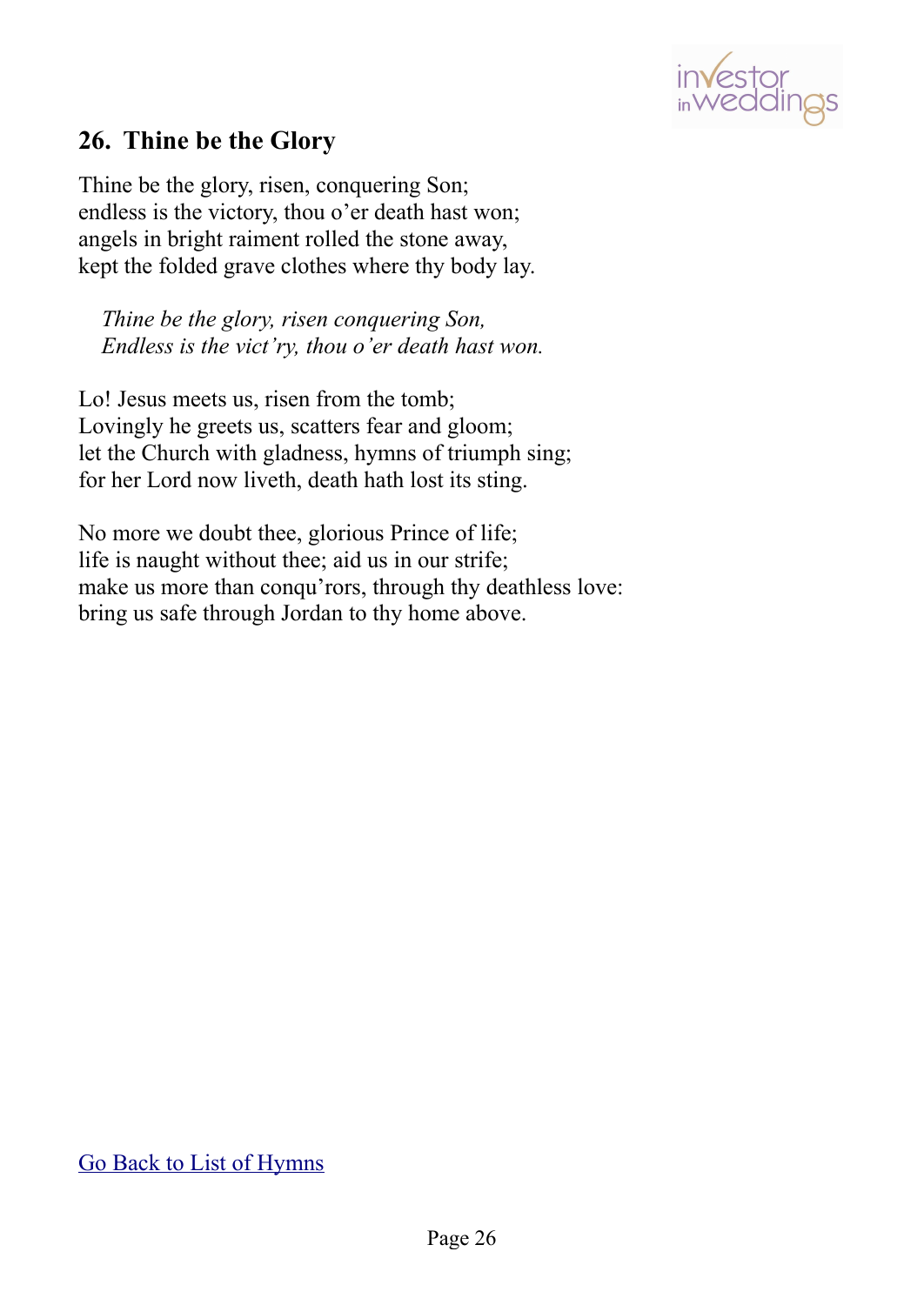

#### <span id="page-29-0"></span>**27. We Pledge to one another**

We pledge to one another, before the Lord above, entire and whole and perfect, this union of our love a love that will be patient, a love that will be wise, that will not twist with envy, nor lose itself in lies; a love that will not falter, a love to hold us fast, and bind us to each other as long as life shall last.

We pray that God will guide us through all the years to be, our lives be shaped by courage, hope and serenity. Through joy and celebration, through loneliness and pain, may loyalty, compassion and tenderness remain, that those who share the blessing of love that cannot cease may walk the paths of gentleness into the place of peace.

*(To tune 'I vow to thee, my Country)*

*© Jill Jenkins, c/o Palmers Green United Reformed Church, Fox Lane, London N13 4AL. For queries, email: jilljx@supanet.com*

This song is not covered by the Church Copyright Licence (CCL). As the words to this song are in copyright they may only be reproduced in your Order of Service by permission of the copyright holder. No charge will be made.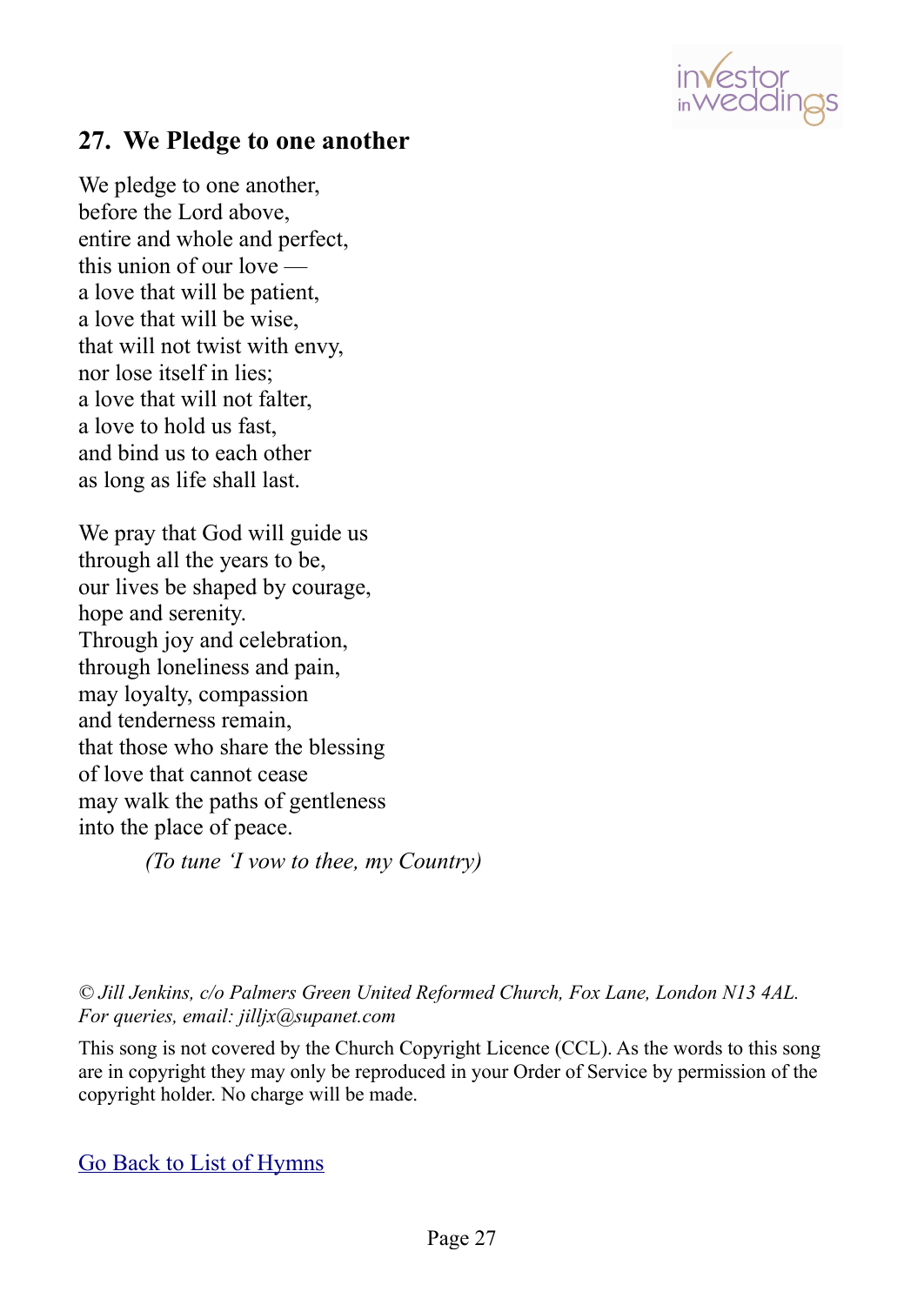

# <span id="page-30-0"></span>**28. When I survey the wondrous cross**

When I survey the wondrous cross on which the Prince of Glory died, my richest gain I count but loss, and pour contempt on all my pride.

Forbid it, Lord, that I should boast, save in the death of Christ my God! all the vain things that charm me most, I sacrifice them to His blood.

See from his head, his hands, his feet, sorrow and love flow mingling down! did e'er such love and sorrow meet, or thorns compose so rich a crown?

Were the whole realm of nature mine, that were a off'ring far too small; love so amazing, so divine, demands my soul, my life, my all.